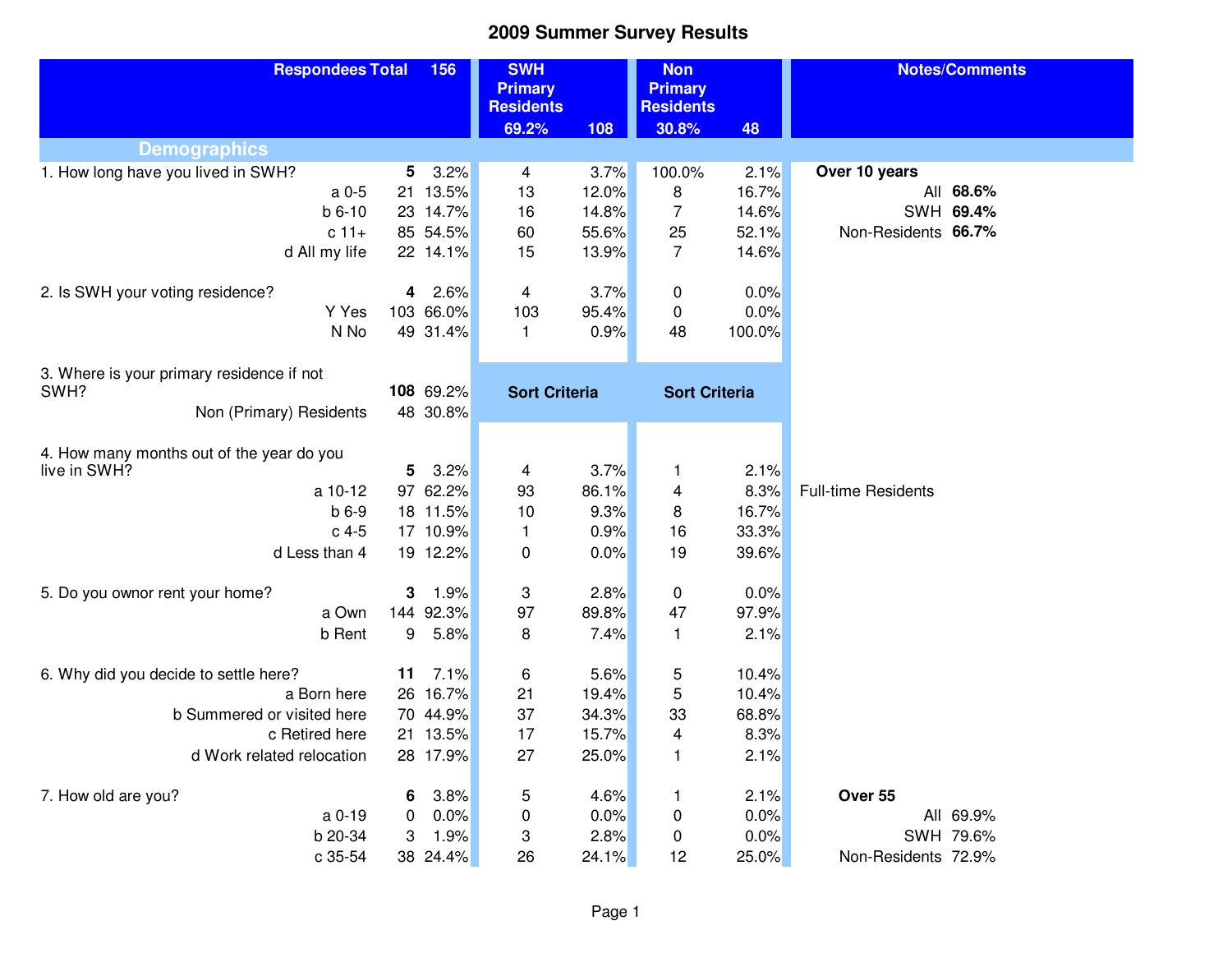| <b>Respondees Total</b>                      | 156                         | <b>SWH</b><br><b>Primary</b><br><b>Residents</b> |       | <b>Non</b><br><b>Primary</b><br><b>Residents</b> |                |                                      | <b>Notes/Comments</b> |                            |                      |
|----------------------------------------------|-----------------------------|--------------------------------------------------|-------|--------------------------------------------------|----------------|--------------------------------------|-----------------------|----------------------------|----------------------|
|                                              |                             | 69.2%                                            | 108   | 30.8%                                            | 48             |                                      |                       |                            |                      |
| d 55-75                                      | 90 57.7%                    | 60                                               | 55.6% | 30                                               | 62.5%          |                                      |                       |                            |                      |
| e 76+                                        | 19 12.2%                    | 14                                               | 13.0% | 5                                                | 10.4%          |                                      |                       |                            |                      |
| 8. How many adults in your household?<br>[#} | 3<br>1.9%                   | 3                                                | 2.8%  | $\mathbf 0$                                      | 0.0%           |                                      |                       |                            |                      |
| $\mathbf{1}$                                 | 36 23.1%                    | 30                                               | 27.8% | 6                                                | 12.5%          |                                      |                       |                            |                      |
| $\mathbf 2$                                  | 108 69.2%                   | 69                                               | 63.9% | 39                                               | 81.3%          |                                      |                       |                            |                      |
| $3+$                                         | 5.8%<br>9                   | 9                                                | 8.3%  | 3                                                | 6.3%           |                                      |                       |                            |                      |
| 9. How many children in your household?      | 3<br>1.9%                   |                                                  |       |                                                  |                |                                      |                       |                            |                      |
| [#}                                          |                             |                                                  |       |                                                  |                | <b>Households with Children</b>      |                       |                            |                      |
| 0                                            | 120 76.9%                   | 82                                               | 75.9% | 38                                               | 79.2%          |                                      | All 21.2%             |                            |                      |
| $\mathbf{1}$                                 | 13<br>8.3%                  | 11                                               | 10.2% | $\overline{c}$                                   | 4.2%           |                                      | SWH 24.1%             |                            |                      |
| $\sqrt{2}$                                   | 8.3%<br>13                  | 10                                               | 9.3%  | 3                                                | 6.3%           | Non-Residents 20.8%                  |                       |                            |                      |
| $3+$                                         | 7 <sup>7</sup><br>4.5%      | 5                                                | 4.6%  | 5                                                | 10.4%          |                                      |                       |                            |                      |
| 10. Are you                                  | 2.6%<br>4                   | 4                                                | 3.7%  | 0                                                | 0.0%           | Working                              |                       |                            |                      |
| a Employed                                   | 49 31.4%                    | 34                                               | 31.5% | 15                                               | 31.3%          |                                      | All 53.8%             |                            |                      |
| b Self-employed                              | 35 22.4%                    | 27                                               | 25.0% | 8                                                | 16.7%          |                                      | SWH 56.5%             |                            |                      |
| c Retired                                    | 63 40.4%                    | 39                                               | 36.1% | 24                                               | 50.0%          | Non-Residents 47.9%                  |                       |                            |                      |
| d Unemployed                                 | 3.2%<br>5                   | 4                                                | 3.7%  | $\mathbf{1}$                                     | 2.1%           |                                      |                       |                            |                      |
| e Student                                    | 0.0%<br>0                   | 0                                                | 0.0%  | $\pmb{0}$                                        | 0.0%           |                                      |                       |                            |                      |
| 11. What is your yearly income?              | 31 19.9%                    |                                                  | 21.3% |                                                  | 16.7%          | <b>Respondees</b>                    | All<br>125            | <b>SWH</b><br>85           | <b>Non SWH</b><br>40 |
| a Less than 10K                              | 3.2%                        | 23                                               | 4.6%  | 8                                                | 0.0%           |                                      |                       |                            |                      |
| b 10-14999                                   | 5<br>0.6%<br>$\mathbf{1}$   | 5<br>$\mathbf{1}$                                | 0.9%  | $\pmb{0}$<br>$\pmb{0}$                           | 0.0%           | Under \$35K                          |                       | 16.8% 23.5%                | 2.5%                 |
| c 15-24999                                   | 5.1%<br>8                   | $\overline{7}$                                   | 6.5%  | $\mathbf{1}$                                     | 2.1%           | \$35K - \$75K                        |                       | 40.8% 45.9%                | 30.0%                |
| d 25-34999                                   | $\overline{7}$<br>4.5%      | $\overline{7}$                                   | 6.5%  |                                                  | 0.0%           | Over \$75K                           |                       | 42.4% 30.6%                | 67.5%                |
| e 35-49999                                   | 25 16.0%                    | 22                                               | 20.4% | $\boldsymbol{0}$<br>3                            | 6.3%           |                                      |                       |                            |                      |
| f 50-74999                                   | 26 16.7%                    | 17                                               | 15.7% | 9                                                | 18.8%          |                                      |                       |                            |                      |
| g 75+99999                                   | 17 10.9%                    | 14                                               | 13.0% | 3                                                | 6.3%           | $$ or                                |                       |                            |                      |
| h 100000 - 149999                            | 23 14.7%                    | 11                                               | 10.2% | 12                                               |                | Under \$50K                          |                       | 36.8% 49.4%                |                      |
| i 150000 - 199999                            | 3.8%                        |                                                  | 0.0%  |                                                  | 25.0%<br>12.5% |                                      |                       |                            | 10.0%<br>30.0%       |
| 200K+                                        | 6<br>$\overline{7}$<br>4.5% | $\pmb{0}$<br>$\mathbf{1}$                        | 0.9%  | 6<br>6                                           | 12.5%          | \$50K - \$100K<br><b>Over \$100K</b> |                       | 34.4% 36.5%<br>28.8% 14.1% | 60.0%                |
|                                              |                             |                                                  |       |                                                  |                |                                      |                       |                            |                      |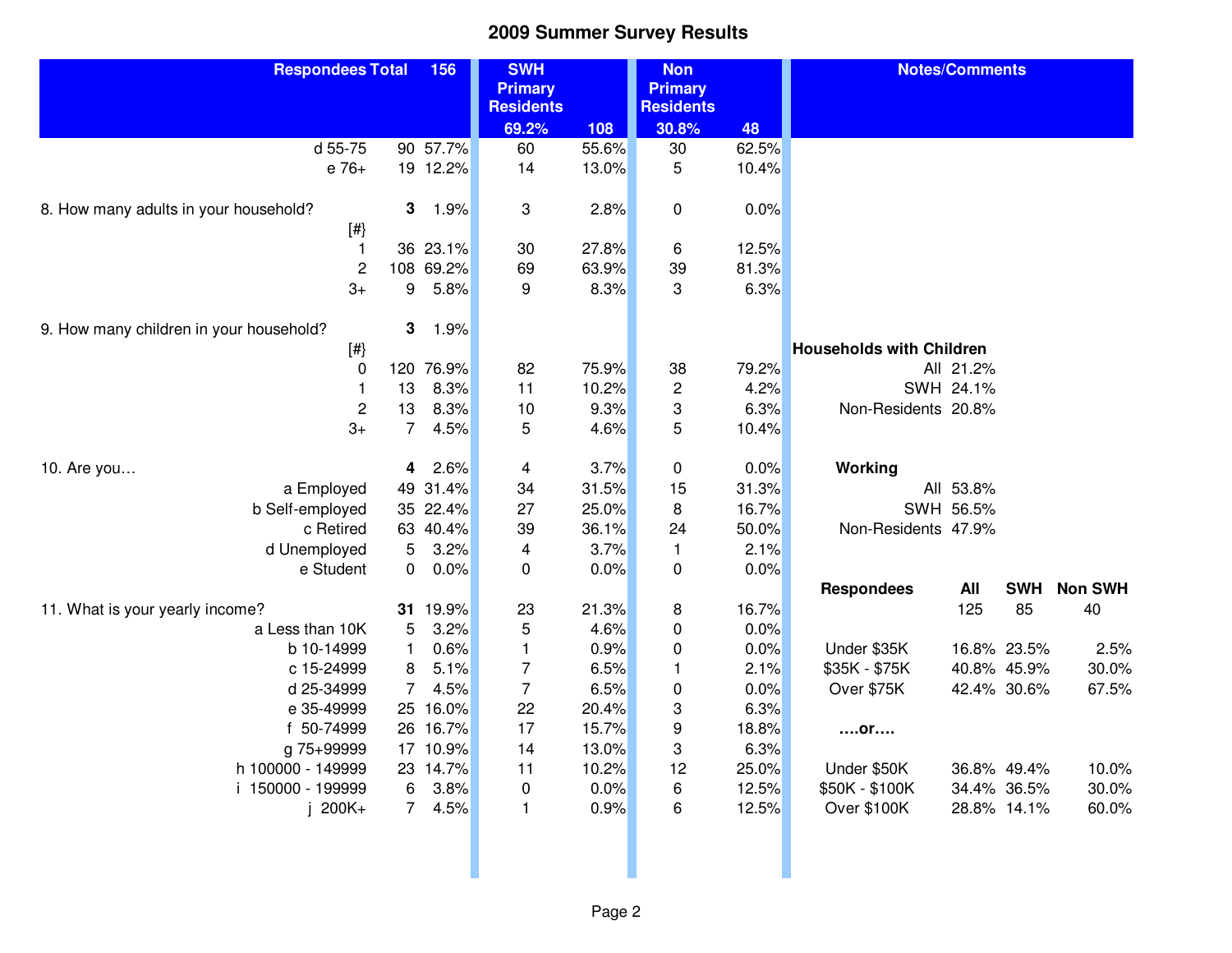| <b>Respondees Total</b>                                                                                                                                                                                                               | 156                  | <b>SWH</b><br><b>Primary</b><br><b>Residents</b> |               | <b>Non</b><br><b>Primary</b><br><b>Residents</b> |       | <b>Notes/Comments</b> |             |            |         |
|---------------------------------------------------------------------------------------------------------------------------------------------------------------------------------------------------------------------------------------|----------------------|--------------------------------------------------|---------------|--------------------------------------------------|-------|-----------------------|-------------|------------|---------|
|                                                                                                                                                                                                                                       |                      | 69.2%                                            | 108           | 30.8%                                            | 48    |                       |             |            |         |
|                                                                                                                                                                                                                                       |                      |                                                  |               |                                                  |       |                       |             |            |         |
| <b>General</b>                                                                                                                                                                                                                        |                      |                                                  |               |                                                  |       |                       |             |            |         |
|                                                                                                                                                                                                                                       |                      |                                                  |               |                                                  |       |                       | All         | <b>SWH</b> | Non SWH |
| 1. The SWH zoning ordinance successfully                                                                                                                                                                                              |                      |                                                  |               |                                                  |       |                       |             |            |         |
| protects the aesthetics and character of the                                                                                                                                                                                          |                      |                                                  |               |                                                  |       |                       |             | 96         |         |
| harbor.                                                                                                                                                                                                                               | 17 10.9%<br>5.8%     | 12<br>$\overline{7}$                             | 11.1%<br>6.5% | 5<br>2                                           | 4.2%  | 10.4% Responses       | 139         |            | 43      |
| 1. Strongly Agree                                                                                                                                                                                                                     | 9                    |                                                  | 30.6%         | 16                                               |       |                       |             |            |         |
| 2. Agree<br>3. Neutral                                                                                                                                                                                                                | 49 31.4%<br>42 26.9% | 33<br>34                                         | 31.5%         | 8                                                | 16.7% | 33.3% Agree - 1+2     | 41.7% 41.7% |            | 41.9%   |
| 4. Disagree                                                                                                                                                                                                                           | 22 14.1%             | 11                                               | 10.2%         | 11                                               |       | 22.9% Disagree - 4+5  | 28.1% 22.9% |            | 39.5%   |
| 5. Strongly Disagree                                                                                                                                                                                                                  | 17 10.9%             | 11                                               | 10.2%         | 6                                                | 12.5% |                       |             |            |         |
|                                                                                                                                                                                                                                       |                      |                                                  |               |                                                  |       |                       |             |            |         |
| 2. The SWH zoning ordinance successfully                                                                                                                                                                                              |                      |                                                  |               |                                                  |       |                       |             |            |         |
| protects adequate public access to the harbor.                                                                                                                                                                                        | 16 10.3%             | 12                                               | 11.1%         | 4                                                |       | 8.3% Responses        | 140         | 96         | 44      |
| 1. Strongly Agree                                                                                                                                                                                                                     | 9.6%<br>15           | 10                                               | 9.3%          | 5                                                | 10.4% |                       |             |            |         |
| 2. Agree                                                                                                                                                                                                                              | 57 36.5%             | 39                                               | 36.1%         | 18                                               |       | $37.5\%$ Agree - 1+2  | 51.4% 51.0% |            | 52.3%   |
| 3. Neutral                                                                                                                                                                                                                            | 45 28.8%             | 33                                               | 30.6%         | 12                                               | 25.0% |                       |             |            |         |
| 4. Disagree                                                                                                                                                                                                                           | 9.6%<br>15           | 9                                                | 8.3%          | 6                                                |       | 12.5% Disagree - 4+5  | 16.4% 14.6% |            | 20.5%   |
| 5. Strongly Disagree                                                                                                                                                                                                                  | 5.1%<br>8            | 5                                                | 4.6%          | 3                                                | 6.3%  |                       |             |            |         |
| 3. Having mixed use zoning around the harbor<br>allowing fishing, maritime activities,<br>commercial use, and residential use but<br>restricting large buildings, hotels, etc, was<br>successful in protecting the harbor's character |                      |                                                  |               |                                                  |       |                       |             |            |         |
| and functioning.                                                                                                                                                                                                                      | 7.1%<br>11           | $\overline{7}$                                   | 6.5%          | 4                                                |       | 8.3% Responses        | 145         | 101        | 44      |
| 1. Strongly Agree                                                                                                                                                                                                                     | 35 22.4%             | 24                                               | 22.2%         | 11                                               | 22.9% |                       |             |            |         |
| 2. Agree                                                                                                                                                                                                                              | 71 45.5%             | 46                                               | 42.6%         | 25                                               |       | 52.1% Agree - 1+2     | 73.1% 69.3% |            | 81.8%   |
| 3. Neutral                                                                                                                                                                                                                            | 23 14.7%             | 18                                               | 16.7%         | 5                                                | 10.4% |                       |             |            |         |
| 4. Disagree                                                                                                                                                                                                                           | 6.4%<br>10           | 7                                                | 6.5%          | 3                                                |       | 6.3% Disagree - $4+5$ | 11.0% 12.9% |            | 6.8%    |
| 5. Strongly Disagree                                                                                                                                                                                                                  | 3.8%<br>6            | 6                                                | 5.6%          | 0                                                | 0.0%  |                       |             |            |         |
|                                                                                                                                                                                                                                       |                      |                                                  |               |                                                  |       |                       |             |            |         |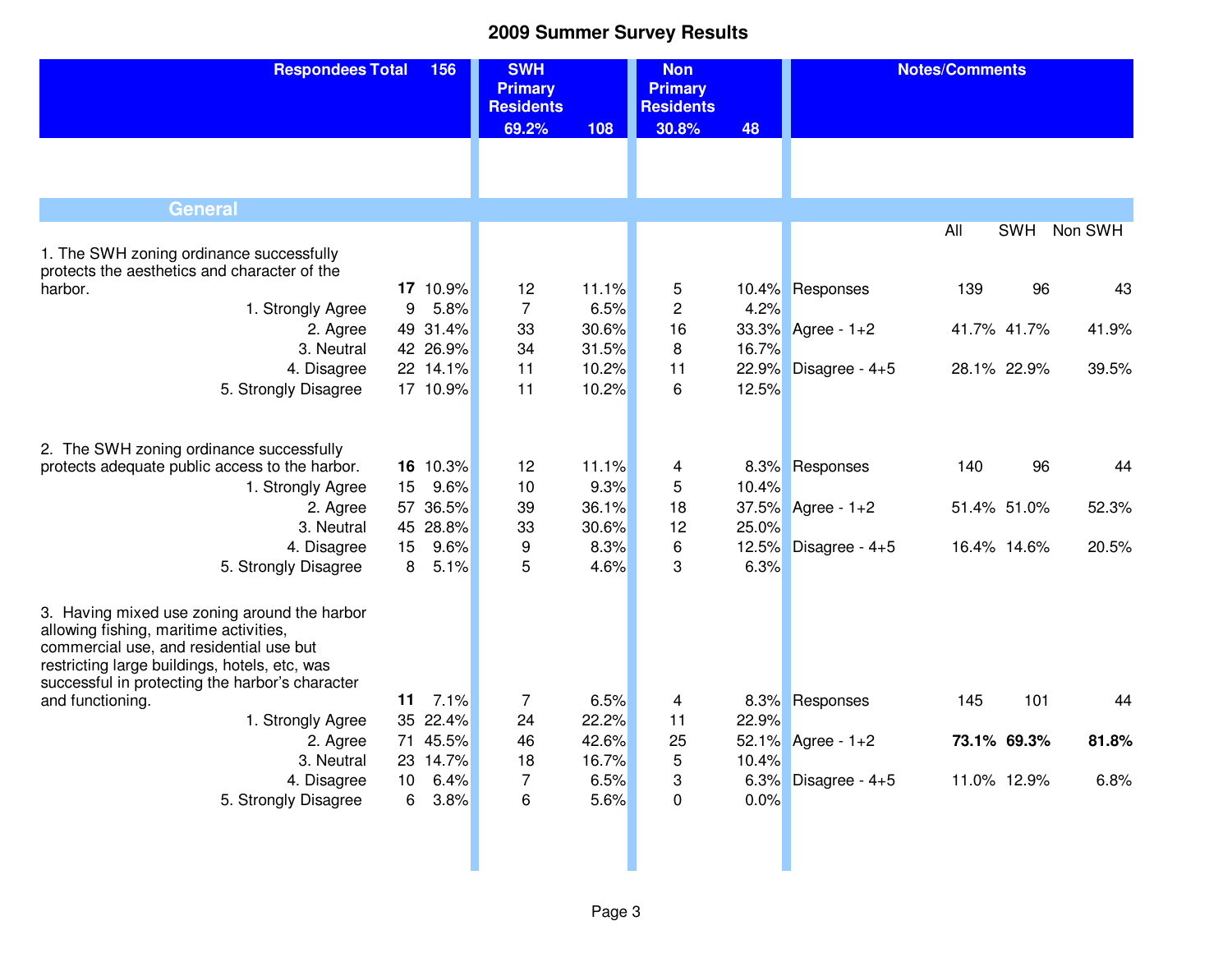| <b>Respondees Total</b>                                                                   | 156             |       | <b>SWH</b><br><b>Primary</b> |       | <b>Non</b><br><b>Primary</b> |       | <b>Notes/Comments</b> |     |             |       |
|-------------------------------------------------------------------------------------------|-----------------|-------|------------------------------|-------|------------------------------|-------|-----------------------|-----|-------------|-------|
|                                                                                           |                 |       | <b>Residents</b>             |       | <b>Residents</b>             |       |                       |     |             |       |
|                                                                                           |                 |       | 69.2%                        | 108   | 30.8%                        | 48    |                       |     |             |       |
|                                                                                           |                 |       |                              |       |                              |       |                       |     |             |       |
|                                                                                           |                 |       |                              |       |                              |       |                       |     |             |       |
| 4. The current ordinance (and mixed use<br>zoning) works fairly well and we should be     |                 |       |                              |       |                              |       |                       |     |             |       |
| cautious about changing it.                                                               | 9               | 5.8%  | 6                            | 5.6%  | 3                            |       | 6.3% Responses        | 147 | 102         | 45    |
| 1. Strongly Agree                                                                         | 27 17.3%        |       | 19                           | 17.6% | 8                            | 16.7% |                       |     |             |       |
| 2. Agree                                                                                  | 68 43.6%        |       | 44                           | 40.7% | 24                           |       | 50.0% Agree - 1+2     |     | 64.6% 61.8% | 71.1% |
| 3. Neutral                                                                                | 31 19.9%        |       | 26                           | 24.1% | 5                            | 10.4% |                       |     |             |       |
| 4. Disagree                                                                               | 16 10.3%        |       | 9                            | 8.3%  | $\overline{7}$               | 14.6% | Disagree - $4+5$      |     | 14.3% 12.7% | 17.8% |
| 5. Strongly Disagree                                                                      | 5               | 3.2%  | 4                            | 3.7%  | $\mathbf{1}$                 | 2.1%  |                       |     |             |       |
|                                                                                           |                 |       |                              |       |                              |       |                       |     |             |       |
| 5. With economic concerns about the                                                       |                 |       |                              |       |                              |       |                       |     |             |       |
| sustainability of traditional uses of the                                                 |                 |       |                              |       |                              |       |                       |     |             |       |
| waterfront (fishing, boat building, boat<br>services, and other maritime activities), the |                 |       |                              |       |                              |       |                       |     |             |       |
| ordinance needs to remain flexible enough to                                              |                 |       |                              |       |                              |       |                       |     |             |       |
| allow changing commercial uses.                                                           | 14              | 9.0%  | 10                           | 9.3%  | 4                            |       | 8.3% Responses        | 142 | 98          | 44    |
| 1. Strongly Agree                                                                         | 32 20.5%        |       | 24                           | 22.2% | 8                            | 16.7% |                       |     |             |       |
| 2. Agree                                                                                  | 65 41.7%        |       | 41                           | 38.0% | 24                           |       | 50.0% Agree - 1+2     |     | 68.3% 66.3% | 72.7% |
| 3. Neutral                                                                                | 22 14.1%        |       | 17                           | 15.7% | 5                            | 10.4% |                       |     |             |       |
| 4. Disagree                                                                               | 13              | 8.3%  | 9                            | 8.3%  | 4                            | 8.3%  | Disagree - $4+5$      |     | 16.2% 16.3% | 15.9% |
| 5. Strongly Disagree                                                                      | 10 <sup>°</sup> | 6.4%  | $\overline{7}$               | 6.5%  | 3                            | 6.3%  |                       |     |             |       |
| 6. The town needs to offer tax incentives or                                              |                 |       |                              |       |                              |       |                       |     |             |       |
| relief for fishing and maritime activities on the                                         |                 |       |                              |       |                              |       |                       |     |             |       |
| waterfront.                                                                               | 11              | 7.1%  | 9                            | 8.3%  | $\overline{c}$               | 4.2%  | Responses             | 145 | 99          | 46    |
| 1. Strongly Agree                                                                         | 39              | 25.0% | 25                           | 23.1% | 14                           | 29.2% |                       |     |             |       |
| 2. Agree                                                                                  | 51              | 32.7% | 32                           | 29.6% | 19                           |       | 39.6% Agree - 1+2     |     | 62.1% 57.6% | 71.7% |
| 3. Neutral                                                                                | 29              | 18.6% | 20                           | 18.5% | 9                            | 18.8% |                       |     |             |       |
| 4. Disagree                                                                               | 15              | 9.6%  | 13                           | 12.0% | 2                            | 4.2%  | Disagree - $4+5$      |     | 17.9% 22.2% | 8.7%  |
| 5. Strongly Disagree                                                                      | 11              | 7.1%  | 9                            | 8.3%  | $\overline{2}$               | 4.2%  |                       |     |             |       |
| 7. The zoning ordinance (LUO) needs to be                                                 |                 |       |                              |       |                              |       |                       |     |             |       |
| streamlined to be clearer and more readable,                                              |                 |       |                              |       |                              |       |                       |     |             |       |
| to emphasize what is permitted as well as                                                 |                 |       |                              |       |                              |       |                       |     |             |       |
| prohibited.                                                                               | 16 10.3%        |       | 13                           | 12.0% | 3                            |       | 6.3% Responses        | 140 | 95          | 45    |
| 1. Strongly Agree                                                                         | 44 28.2%        |       | 32                           | 29.6% | 12                           | 25.0% |                       |     |             |       |
| 2. Agree                                                                                  | 56 35.9%        |       | 37                           | 34.3% | 19                           |       | 39.6% Agree - 1+2     |     | 71.4% 72.6% | 68.9% |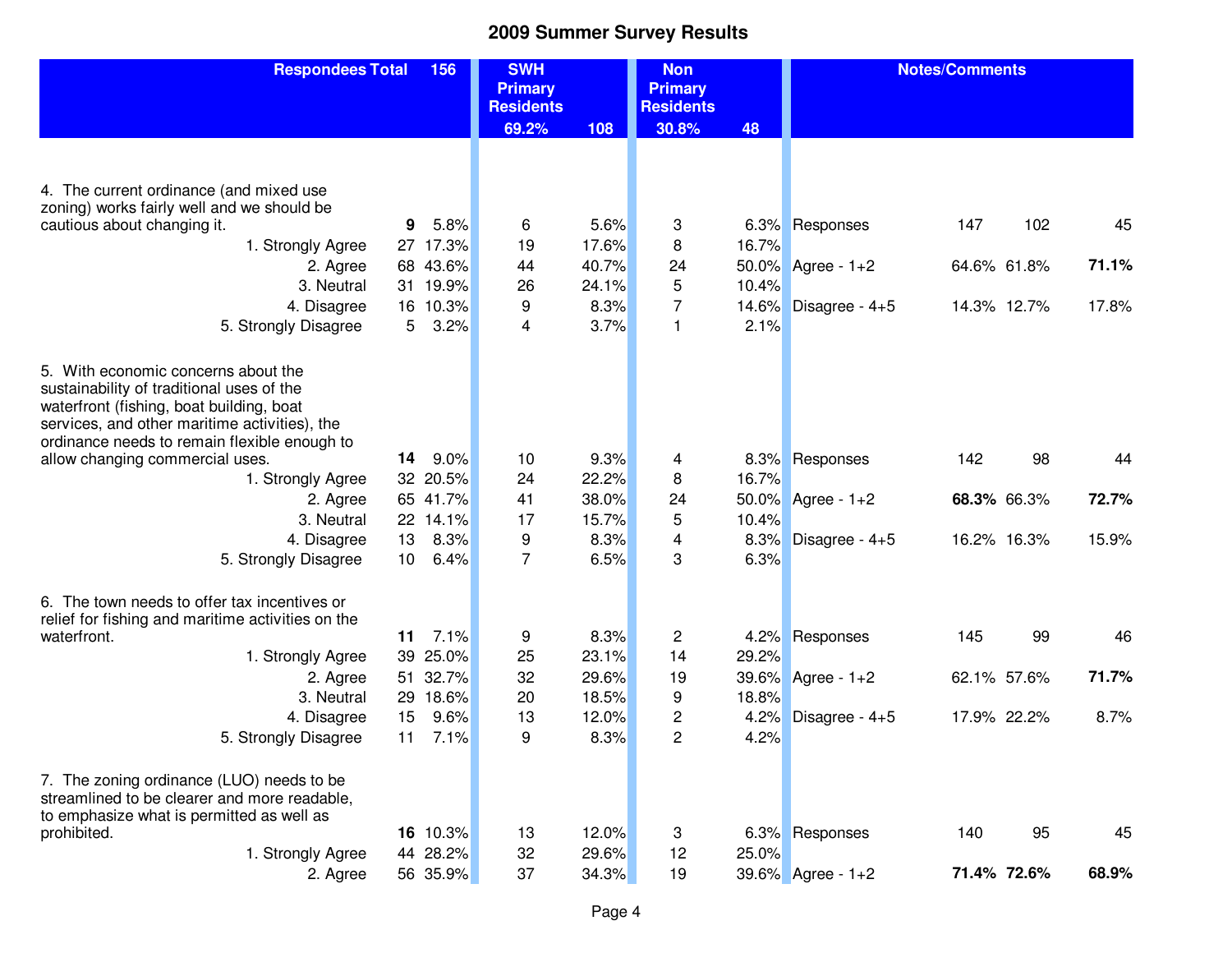| <b>Respondees Total</b>                                                                |              | 156      | <b>SWH</b>                         |       | <b>Non</b>                         |       | <b>Notes/Comments</b> |             |               |
|----------------------------------------------------------------------------------------|--------------|----------|------------------------------------|-------|------------------------------------|-------|-----------------------|-------------|---------------|
|                                                                                        |              |          | <b>Primary</b><br><b>Residents</b> |       | <b>Primary</b><br><b>Residents</b> |       |                       |             |               |
|                                                                                        |              |          | 69.2%                              | 108   | 30.8%                              | 48    |                       |             |               |
| 3. Neutral                                                                             |              | 27 17.3% | 15                                 | 13.9% | 12                                 | 25.0% |                       |             |               |
| 4. Disagree                                                                            | 11           | 7.1%     | 9                                  | 8.3%  | $\overline{c}$                     | 4.2%  | Disagree - $4+5$      | 9.3% 11.6%  | 4.4%          |
| 5. Strongly Disagree                                                                   | $\mathbf{2}$ | 1.3%     | $\overline{c}$                     | 1.9%  | 0                                  | 0.0%  |                       |             |               |
|                                                                                        |              |          |                                    |       |                                    |       |                       |             |               |
| 8. Boaters should be able to walk safely to                                            |              |          |                                    |       |                                    |       |                       |             |               |
| town from Town Docks, the marina and other                                             |              |          |                                    |       |                                    |       |                       |             |               |
| landing sites; sidewalk improvements are                                               |              |          |                                    |       |                                    |       |                       |             |               |
| badly needed.                                                                          | 5            | 3.2%     | 3                                  | 2.8%  | 2                                  |       | 4.2% Responses        | 151         | 105<br>46     |
| 1. Strongly Agree                                                                      |              | 93 59.6% | 67                                 | 62.0% | 26                                 | 54.2% |                       |             |               |
| 2. Agree                                                                               |              | 37 23.7% | 26                                 | 24.1% | 11                                 |       | 22.9% Agree - 1+2     | 86.1% 88.6% | 80.4%         |
| 3. Neutral                                                                             | 7            | 4.5%     | 5                                  | 4.6%  | $\overline{c}$                     | 4.2%  |                       |             |               |
| 4. Disagree                                                                            | 9            | 5.8%     | 3                                  | 2.8%  | 6                                  | 12.5% | Disagree - $4+5$      | 9.3%        | 6.7%<br>15.2% |
| 5. Strongly Disagree                                                                   | 5            | 3.2%     | $\overline{4}$                     | 3.7%  | 1                                  | 2.1%  |                       |             |               |
| 9. Bicycle paths connecting the center of town                                         |              |          |                                    |       |                                    |       |                       |             |               |
| with the Town docks, the marina and the                                                |              |          |                                    |       |                                    |       |                       |             |               |
| Manset shore should be developed.                                                      | 2            | 1.3%     | 2                                  | 1.9%  | 0                                  |       | 0.0% Responses        | 154         | 106<br>48     |
| 1. Strongly Agree                                                                      |              | 71 45.5% | 48                                 | 44.4% | 23                                 | 47.9% |                       |             |               |
| 2. Agree                                                                               |              | 47 30.1% | 34                                 | 31.5% | 13                                 |       | 27.1% Agree - 1+2     | 76.6% 77.4% | 75.0%         |
| 3. Neutral                                                                             | 15           | 9.6%     | 11                                 | 10.2% | 4                                  | 8.3%  |                       |             |               |
| 4. Disagree                                                                            | 8            | 5.1%     | 4                                  | 3.7%  | 4                                  | 8.3%  | Disagree - 4+5        | 13.6% 12.3% | 16.7%         |
| 5. Strongly Disagree                                                                   | 13           | 8.3%     | 9                                  | 8.3%  | 4                                  | 8.3%  |                       |             |               |
|                                                                                        |              |          |                                    |       |                                    |       |                       |             |               |
| 10. Because of limited parking and poor                                                |              |          |                                    |       |                                    |       |                       |             |               |
| sidewalks, the town should develop local<br>public transportation from Town Docks, the |              |          |                                    |       |                                    |       |                       |             |               |
| Manset shore, and (new) satellite parking                                              |              |          |                                    |       |                                    |       |                       |             |               |
| areas away from the waterfront to and from the                                         |              |          |                                    |       |                                    |       |                       |             |               |
| center of town.                                                                        | 7            | 4.5%     | 6                                  | 5.6%  | 1                                  | 2.1%  | Responses             | 149         | 102<br>47     |
| 1. Strongly Agree                                                                      | 12           | 7.7%     | 9                                  | 8.3%  | 3                                  | 6.3%  |                       |             |               |
| 2. Agree                                                                               |              | 35 22.4% | 23                                 | 21.3% | 12                                 |       | 25.0% Agree - 1+2     | 31.5% 31.4% | 31.9%         |
| 3. Neutral                                                                             |              | 32 20.5% | 23                                 | 21.3% | 9                                  | 18.8% |                       |             |               |
| 4. Disagree                                                                            |              | 40 25.6% | 23                                 | 21.3% | 17                                 |       | 35.4% Disagree - 4+5  | 47.0% 46.1% | 48.9%         |
| 5. Strongly Disagree                                                                   |              | 30 19.2% | 24                                 | 22.2% | 6                                  | 12.5% |                       |             |               |
|                                                                                        |              |          |                                    |       |                                    |       |                       |             |               |
|                                                                                        |              |          |                                    |       |                                    |       |                       |             |               |
|                                                                                        |              |          |                                    |       |                                    |       |                       |             |               |
|                                                                                        |              |          |                                    |       |                                    |       |                       |             |               |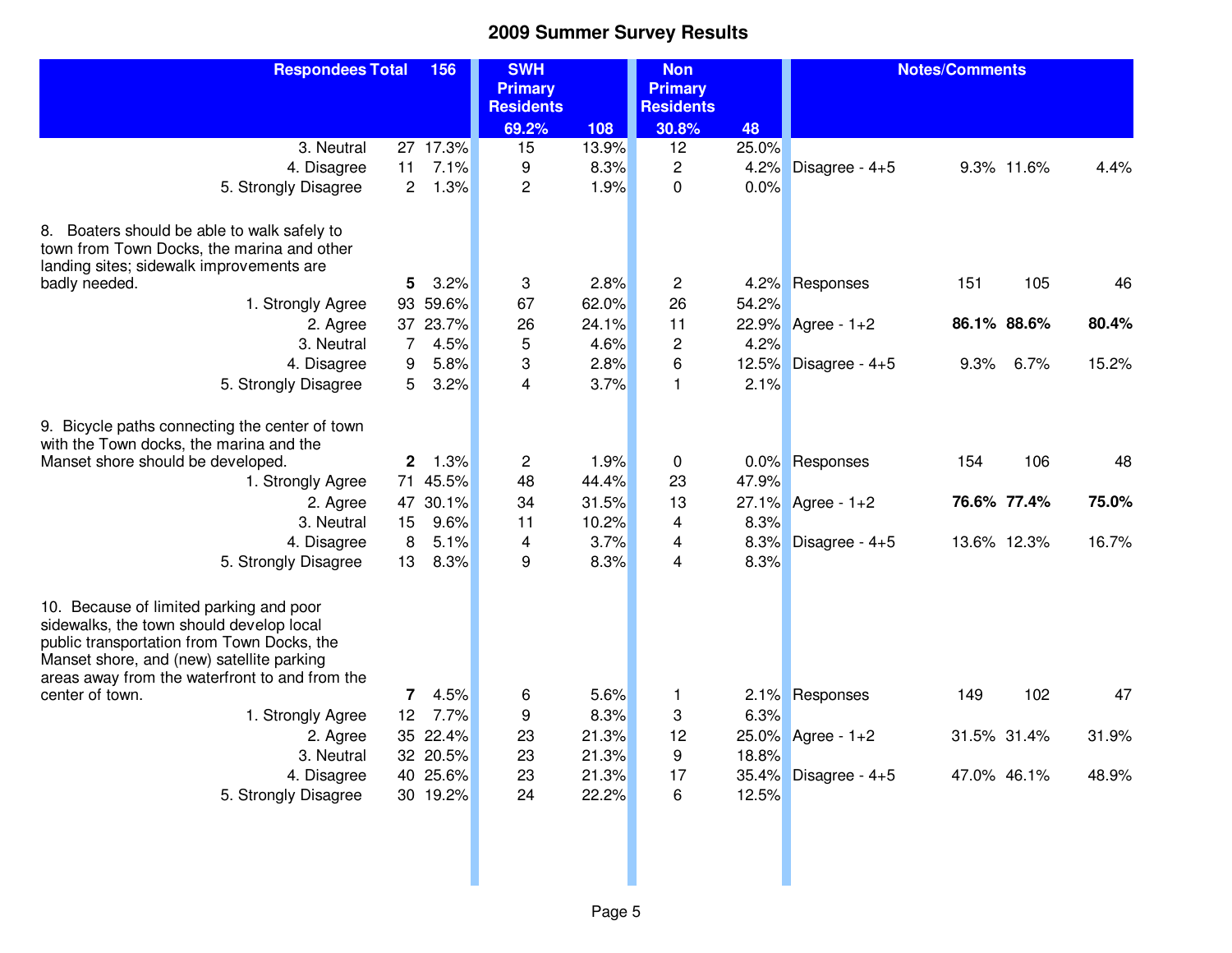| <b>Primary</b><br><b>Primary</b><br><b>Residents</b><br><b>Residents</b><br>69.2%<br>108<br>30.8%<br>48<br>11. New residential development in all the<br>zones around the harbor should be allowed but<br>restricted to single family houses or small B &<br>9.3%<br>11<br>7.1%<br>2.1% Responses<br>145<br>47<br>10<br>$\mathbf{1}$<br>98<br>Bs. |
|---------------------------------------------------------------------------------------------------------------------------------------------------------------------------------------------------------------------------------------------------------------------------------------------------------------------------------------------------|
|                                                                                                                                                                                                                                                                                                                                                   |
|                                                                                                                                                                                                                                                                                                                                                   |
|                                                                                                                                                                                                                                                                                                                                                   |
|                                                                                                                                                                                                                                                                                                                                                   |
|                                                                                                                                                                                                                                                                                                                                                   |
|                                                                                                                                                                                                                                                                                                                                                   |
|                                                                                                                                                                                                                                                                                                                                                   |
| 35 22.4%<br>24<br>11<br>1. Strongly Agree<br>22.2%<br>22.9%                                                                                                                                                                                                                                                                                       |
| 51 32.7%<br>31.5%<br>17<br>34<br>35.4% Agree - 1+2<br>59.3% 59.2%<br>59.6%<br>2. Agree                                                                                                                                                                                                                                                            |
| 21 13.5%<br>7<br>3. Neutral<br>14<br>13.0%<br>14.6%                                                                                                                                                                                                                                                                                               |
| 22 14.1%<br>13<br>12.0%<br>9<br>18.8%<br>Disagree - 4+5<br>26.2% 26.5%<br>25.5%<br>4. Disagree                                                                                                                                                                                                                                                    |
| 13<br>3<br>6.3%<br>5. Strongly Disagree<br>16 10.3%<br>12.0%                                                                                                                                                                                                                                                                                      |
| 12. Protect views of the harbor by restricting                                                                                                                                                                                                                                                                                                    |
| the size, height and density of building around                                                                                                                                                                                                                                                                                                   |
| the harbor.<br>5<br>3.8%<br>4.6%<br>Responses<br>103<br>47<br>6<br>$\mathbf{1}$<br>2.1%<br>150                                                                                                                                                                                                                                                    |
| 102 65.4%<br>61.1%<br>1. Strongly Agree<br>66<br>36<br>75.0%                                                                                                                                                                                                                                                                                      |
| 97.9%<br>32 20.5%<br>22<br>20.4%<br>10<br>20.8% Agree - 1+2<br>89.3% 85.4%<br>2. Agree                                                                                                                                                                                                                                                            |
| 4.2%<br>3. Neutral<br>6.4%<br>8<br>7.4%<br>2<br>10                                                                                                                                                                                                                                                                                                |
| 4. Disagree<br>0.6%<br>0.9%<br>0.0%<br>Disagree - 4+5<br>5.8%<br>0.0%<br>$\mathbf{1}$<br>$\mathbf{1}$<br>0<br>4.0%                                                                                                                                                                                                                                |
| 5<br>3.2%<br>5. Strongly Disagree<br>5<br>4.6%<br>$\mathbf{0}$<br>0.0%                                                                                                                                                                                                                                                                            |
|                                                                                                                                                                                                                                                                                                                                                   |
| 13. Reconsider the restriction on the                                                                                                                                                                                                                                                                                                             |
| construction of new buildings for boat storage                                                                                                                                                                                                                                                                                                    |
| on the waterfront (since outside boat storage<br>7.1%<br>10.2%<br>11<br>11<br>Responses<br>145<br>97<br>48<br>is permitted in the same area).<br>0<br>$0.0\%$                                                                                                                                                                                     |
| 21 13.5%<br>9<br>1. Strongly Agree<br>12<br>11.1%<br>18.8%                                                                                                                                                                                                                                                                                        |
| 33 21.2%<br>24<br>22.2%<br>9<br>37.2% 37.1%<br>37.5%                                                                                                                                                                                                                                                                                              |
| 18.8% Agree - 1+2<br>2. Agree<br>39 25.0%<br>20.8%<br>3. Neutral<br>29<br>26.9%<br>10                                                                                                                                                                                                                                                             |
| 31 19.9%<br>15<br>16<br>14.8%<br>31.3%<br>35.9% 33.0%<br>4. Disagree<br>41.7%                                                                                                                                                                                                                                                                     |
| Disagree - $4+5$<br>16<br>5<br>5. Strongly Disagree<br>21 13.5%<br>14.8%<br>10.4%                                                                                                                                                                                                                                                                 |
|                                                                                                                                                                                                                                                                                                                                                   |
| 14. Create a by-pass around the town center                                                                                                                                                                                                                                                                                                       |
| to improve traffic management and flow                                                                                                                                                                                                                                                                                                            |
| 103<br>46<br>4.5%<br>5<br>4.6%<br>2<br>149<br>through town.<br>4.2% Responses<br>7                                                                                                                                                                                                                                                                |
| 9<br>1. Strongly Agree<br>49 31.4%<br>40<br>37.0%<br>18.8%                                                                                                                                                                                                                                                                                        |
| 23 14.7%<br>13.0%<br>18.8% Agree - 1+2<br>14<br>9<br>48.3% 52.4%<br>39.1%<br>2. Agree                                                                                                                                                                                                                                                             |
| 5<br>3. Neutral<br>9.6%<br>9.3%<br>10.4%<br>15<br>10                                                                                                                                                                                                                                                                                              |
| 38 24.4%<br>20<br>18.5%<br>18<br>37.5% Disagree - 4+5<br>41.6% 37.9%<br>50.0%<br>4. Disagree                                                                                                                                                                                                                                                      |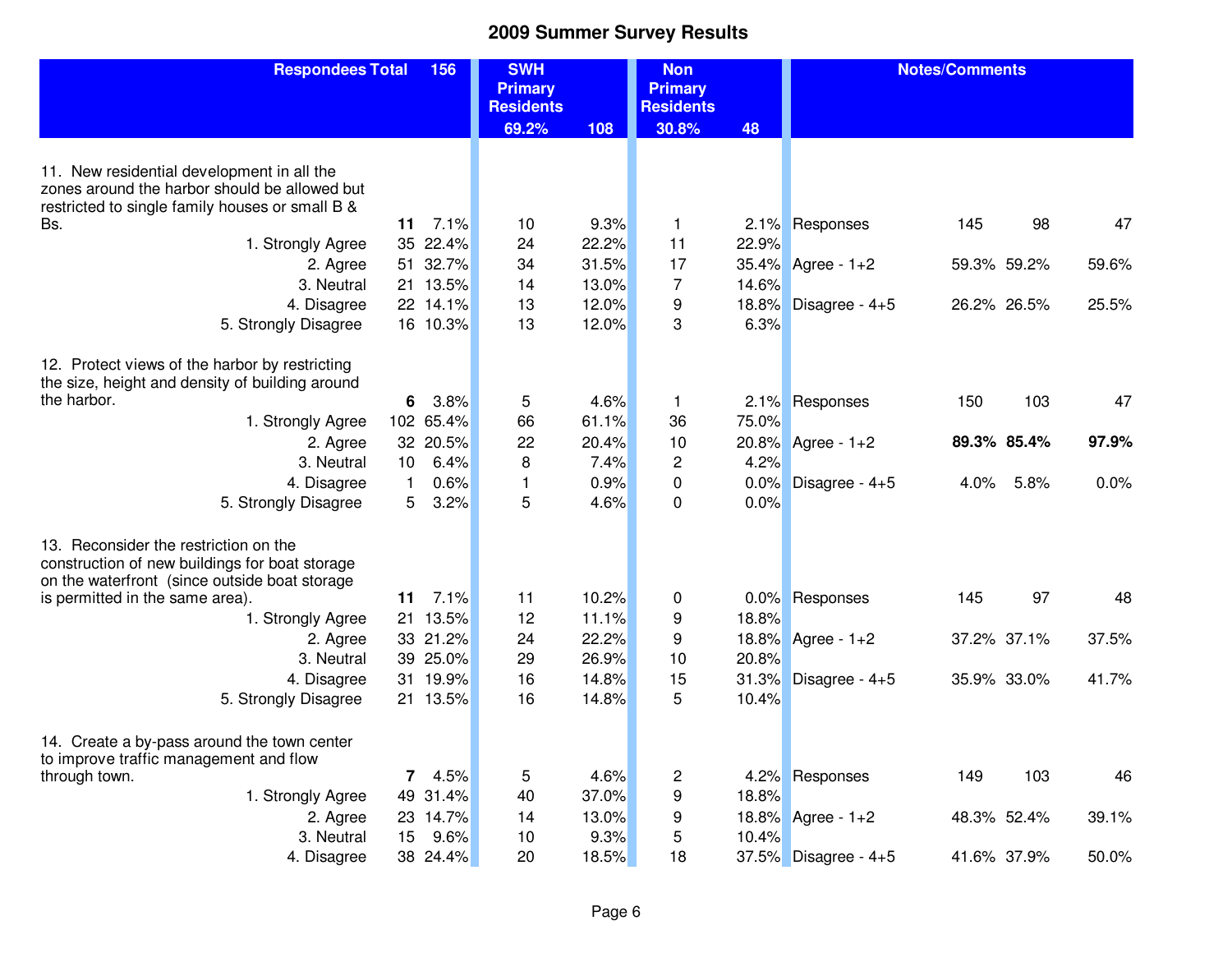| <b>Respondees Total</b>                                                     |                 | 156              | <b>SWH</b><br><b>Primary</b> |               | <b>Non</b><br><b>Primary</b> |       | <b>Notes/Comments</b> |      |             |        |
|-----------------------------------------------------------------------------|-----------------|------------------|------------------------------|---------------|------------------------------|-------|-----------------------|------|-------------|--------|
|                                                                             |                 |                  | <b>Residents</b>             |               | <b>Residents</b>             |       |                       |      |             |        |
|                                                                             |                 |                  | 69.2%                        | 108           | 30.8%                        | 48    |                       |      |             |        |
| 5. Strongly Disagree                                                        |                 | 24 15.4%         | 19                           | 17.6%         | 5                            | 10.4% |                       |      |             |        |
| 15. The harbor and its related businesses                                   |                 |                  |                              |               |                              |       |                       |      |             |        |
| should continue to be an important aspect of                                |                 |                  |                              |               |                              |       |                       |      |             |        |
| the employment and economy of Southwest                                     |                 |                  |                              |               |                              |       |                       |      |             |        |
| Harbor.                                                                     | 6               | 3.8%<br>98 62.8% | 6<br>63                      | 5.6%<br>58.3% | $\mathbf 0$<br>35            | 0.0%  | Responses             | 150  | 102         | 48     |
| 1. Strongly Agree                                                           |                 |                  |                              |               |                              | 72.9% |                       |      |             |        |
| 2. Agree                                                                    |                 | 48 30.8%<br>2.6% | 35<br>$\overline{4}$         | 32.4%<br>3.7% | 13<br>$\mathbf 0$            | 0.0%  | 27.1% Agree - 1+2     |      | 97.3% 96.1% | 100.0% |
| 3. Neutral                                                                  | 4               | 0.0%             | $\mathbf 0$                  | 0.0%          | $\mathbf 0$                  | 0.0%  |                       | 0.0% | 0.0%        | 0.0%   |
| 4. Disagree                                                                 | 0<br>0          | 0.0%             | $\mathbf 0$                  | 0.0%          | $\Omega$                     | 0.0%  | Disagree - 4+5        |      |             |        |
| 5. Strongly Disagree                                                        |                 |                  |                              |               |                              |       |                       |      |             |        |
| 16. The Town should make a concerted effort                                 |                 |                  |                              |               |                              |       |                       |      |             |        |
| to acquire the Hook property next to the                                    |                 |                  |                              |               |                              |       |                       |      |             |        |
| Manset town dock.                                                           | 14              | 9.0%             | 11                           | 10.2%         | 3                            |       | 6.3% Responses        | 142  | 97          | 45     |
| 1. Strongly Agree                                                           |                 | 50 32.1%         | 35                           | 32.4%         | 15                           | 31.3% |                       |      |             |        |
| 2. Agree                                                                    |                 | 32 20.5%         | 21                           | 19.4%         | 11                           |       | 22.9% Agree - 1+2     |      | 57.7% 57.7% | 57.8%  |
| 3. Neutral                                                                  |                 | 39 25.0%         | 25                           | 23.1%         | 14                           | 29.2% |                       |      |             |        |
| 4. Disagree                                                                 | 11              | 7.1%             | 6                            | 5.6%          | 5                            | 10.4% | Disagree - $4+5$      |      | 14.8% 16.5% | 11.1%  |
| 5. Strongly Disagree                                                        | 10 <sup>°</sup> | 6.4%             | 10                           | 9.3%          | $\mathbf 0$                  | 0.0%  |                       |      |             |        |
| 17. The Town should keep the right of way to                                |                 |                  |                              |               |                              |       |                       |      |             |        |
| the beach from Lawler Lane open and                                         |                 |                  |                              |               |                              |       |                       |      |             |        |
| accessible to residents.                                                    | 11              | 7.1%             | 9                            | 8.3%          | $\overline{c}$               | 4.2%  | Responses             | 145  | 99          | 46     |
| 1. Strongly Agree                                                           |                 | 69 44.2%         | 48                           | 44.4%         | 21                           | 43.8% |                       |      |             |        |
| 2. Agree                                                                    |                 | 47 30.1%         | 31                           | 28.7%         | 16                           | 33.3% | Agree - $1+2$         |      | 80.0% 79.8% | 80.4%  |
| 3. Neutral                                                                  |                 | 26 16.7%         | 19                           | 17.6%         | $\overline{7}$               | 14.6% |                       |      |             |        |
| 4. Disagree                                                                 | $\overline{2}$  | 1.3%             | $\mathbf{1}$                 | 0.9%          | $\mathbf{1}$                 | 2.1%  | Disagree - $4+5$      | 2.1% | 1.0%        | 4.3%   |
| 5. Strongly Disagree                                                        | $\mathbf{1}$    | 0.6%             | $\mathbf 0$                  | 0.0%          | $\mathbf{1}$                 | 2.1%  |                       |      |             |        |
| 18. The restriction that prohibits marinas in                               |                 |                  |                              |               |                              |       |                       |      |             |        |
| the Commercial Fishing/Maritime Activities                                  |                 |                  |                              |               |                              |       |                       |      |             |        |
| zone should be removed; other marinas should<br>be permitted in the harbor. | 12              | 7.7%             | 10                           | 9.3%          | $\overline{c}$               | 4.2%  | Responses             | 144  | 98          | 46     |
| 1. Strongly Agree                                                           | 14              | 9.0%             | 11                           | 10.2%         | 3                            | 6.3%  |                       |      |             |        |
| 2. Agree                                                                    | 41              | 26.3%            | 26                           | 24.1%         | 15                           |       | 31.3% Agree - 1+2     |      | 38.2% 37.8% | 39.1%  |
| 3. Neutral                                                                  |                 | 36 23.1%         | 25                           | 23.1%         | 11                           | 22.9% |                       |      |             |        |
|                                                                             |                 |                  |                              |               |                              |       |                       |      |             |        |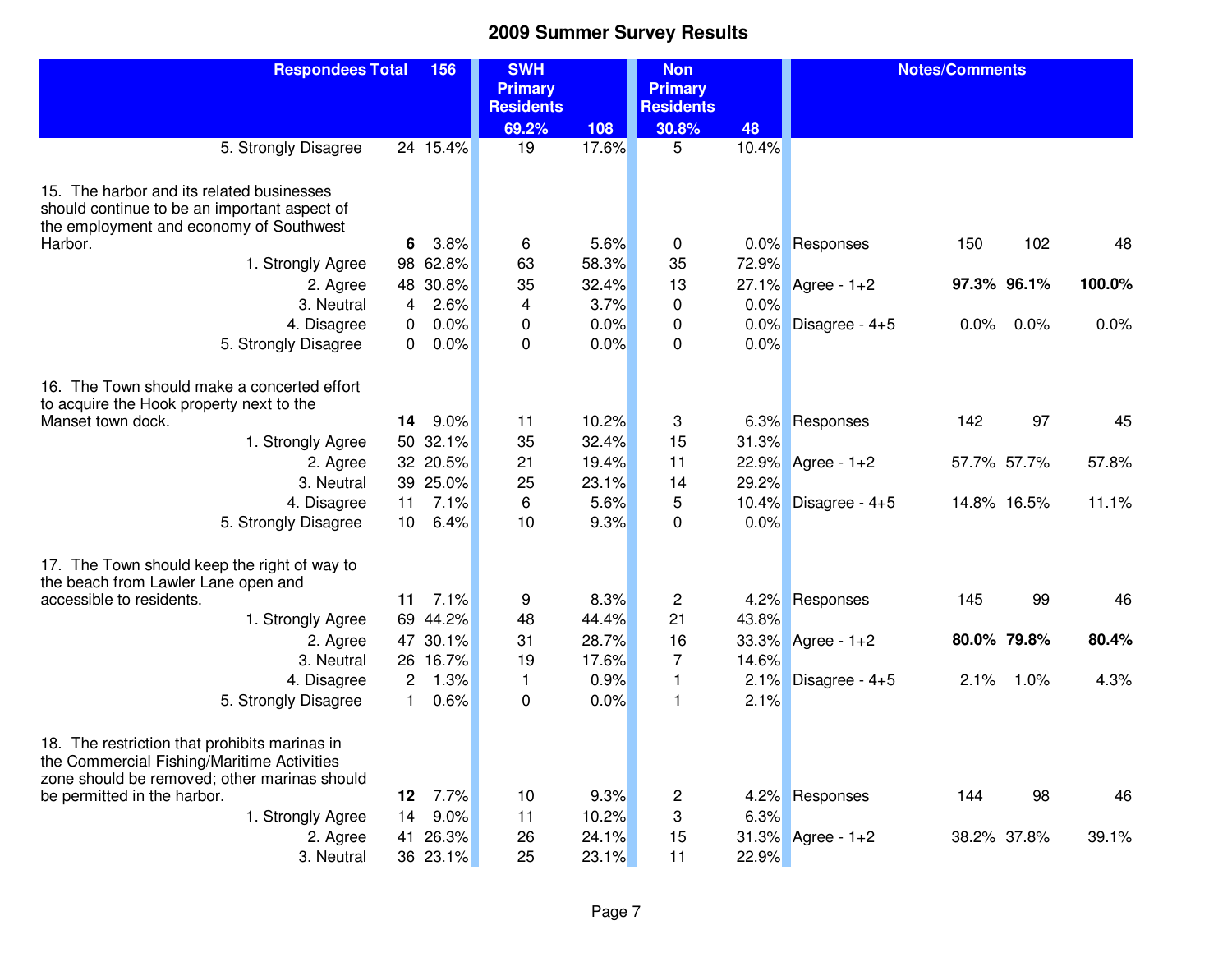| <b>Respondees Total</b>                                                                                                                                                                            |                 | 156       | <b>SWH</b><br><b>Primary</b><br><b>Residents</b> |       | <b>Non</b><br><b>Primary</b><br><b>Residents</b> |       | <b>Notes/Comments</b>  |             |       |
|----------------------------------------------------------------------------------------------------------------------------------------------------------------------------------------------------|-----------------|-----------|--------------------------------------------------|-------|--------------------------------------------------|-------|------------------------|-------------|-------|
|                                                                                                                                                                                                    |                 |           | 69.2%                                            | 108   | 30.8%                                            | 48    |                        |             |       |
| 4. Disagree                                                                                                                                                                                        |                 | 24 15.4%  | 15                                               | 13.9% | 9                                                |       | 18.8% Disagree - 4+5   | 36.8% 36.7% | 37.0% |
| 5. Strongly Disagree                                                                                                                                                                               |                 | 29 18.6%  | 21                                               | 19.4% | 8                                                | 16.7% |                        |             |       |
| <b>Zoning/Land Use</b>                                                                                                                                                                             |                 |           |                                                  |       |                                                  |       |                        |             |       |
| 1. Southwest Harborh's mixed use zoning<br>allows fresidential, commercial and industrial;<br>uses to be intermingled. Do you favor the<br>continuance of mixed use zoning in Southwest<br>Harbor? | 6               | 3.8%      | 5                                                | 4.6%  | $\mathbf{1}$                                     | 2.1%  |                        |             |       |
| Yes                                                                                                                                                                                                |                 | 99 63.5%  | 70                                               | 64.8% | 29                                               | 60.4% |                        |             |       |
| <b>No</b>                                                                                                                                                                                          |                 | 29 18.6%  | 17                                               | 15.7% | 12                                               | 25.0% |                        |             |       |
| Don't Know                                                                                                                                                                                         |                 | 22 14.1%  | 16                                               | 14.8% | 6                                                | 12.5% |                        |             |       |
|                                                                                                                                                                                                    |                 |           |                                                  |       |                                                  |       |                        |             |       |
| 2. Would you favor placing restrictions on<br>commercial development in areas that are<br>primarily residential?                                                                                   | $\mathbf 2$     | 1.3%      | $\mathbf{1}$                                     | 0.9%  | $\mathbf{1}$                                     | 2.1%  |                        |             |       |
| Yes                                                                                                                                                                                                |                 | 113 72.4% | 71                                               | 65.7% | 42                                               | 87.5% | Significant difference |             |       |
| <b>No</b>                                                                                                                                                                                          | 29              | 18.6%     | 27                                               | 25.0% | $\overline{c}$                                   | 4.2%  |                        |             |       |
| Don't Know                                                                                                                                                                                         | 12 <sup>°</sup> | 7.7%      | 9                                                | 8.3%  | 3                                                | 6.3%  |                        |             |       |
| 3. Is buffering in your neighborhood protecting<br>your property from commercial and industrial                                                                                                    |                 |           |                                                  |       |                                                  |       |                        |             |       |
| development?                                                                                                                                                                                       | 10              | 6.4%      | $\overline{7}$                                   | 6.5%  | 3                                                | 6.3%  |                        |             |       |
| Yes                                                                                                                                                                                                |                 | 36 23.1%  | 25                                               | 23.1% | 11                                               | 22.9% |                        |             |       |
| <b>No</b>                                                                                                                                                                                          |                 | 46 29.5%  | 35                                               | 32.4% | 11                                               | 22.9% |                        |             |       |
| Don't Know                                                                                                                                                                                         |                 | 64 41.0%  | 41                                               | 38.0% | 23                                               | 47.9% |                        |             |       |
| 4. Would you favor lifting some of the<br>development restrictions in the Harbor Zones                                                                                                             |                 |           |                                                  |       |                                                  |       |                        |             |       |
| to permit more residential development?                                                                                                                                                            | 4               | 2.6%      | 3                                                | 2.8%  | $\mathbf{1}$                                     | 2.1%  |                        |             |       |
| Yes                                                                                                                                                                                                |                 | 51 32.7%  | 35                                               | 32.4% | 16                                               | 33.3% |                        |             |       |
| <b>No</b>                                                                                                                                                                                          |                 | 77 49.4%  | 52                                               | 48.1% | 25<br>6                                          | 52.1% |                        |             |       |
| Don't Know                                                                                                                                                                                         |                 | 24 15.4%  | 18                                               | 16.7% |                                                  | 12.5% |                        |             |       |
|                                                                                                                                                                                                    |                 |           |                                                  |       |                                                  |       |                        |             |       |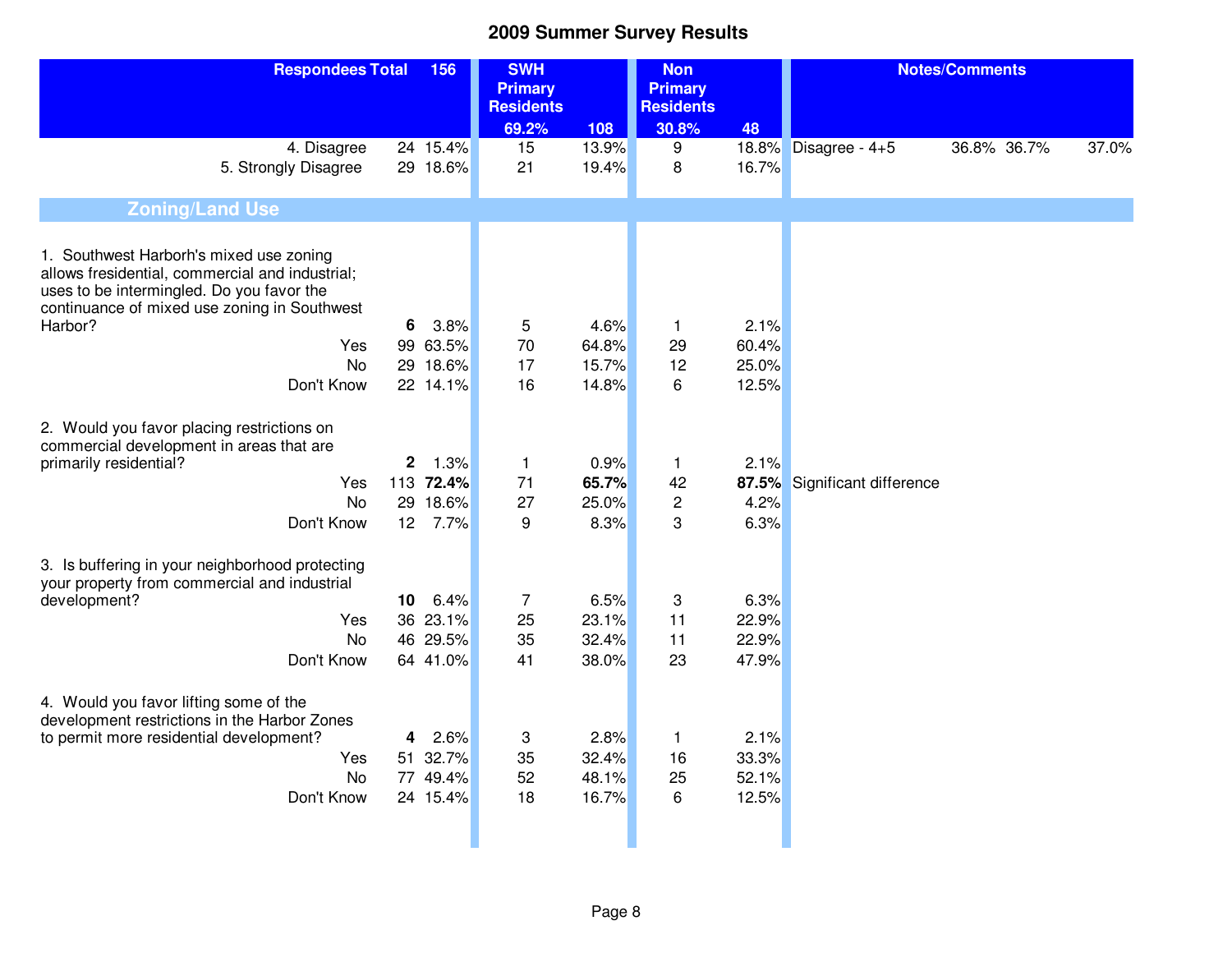| <b>Respondees Total</b>                                                                                                                                                                                             |                | 156       | <b>SWH</b><br><b>Primary</b> |       | <b>Non</b><br><b>Primary</b> |       | <b>Notes/Comments</b>  |
|---------------------------------------------------------------------------------------------------------------------------------------------------------------------------------------------------------------------|----------------|-----------|------------------------------|-------|------------------------------|-------|------------------------|
|                                                                                                                                                                                                                     |                |           | <b>Residents</b>             |       | <b>Residents</b>             |       |                        |
|                                                                                                                                                                                                                     |                |           | 69.2%                        | 108   | 30.8%                        | 48    |                        |
| 5. The 1996 Future Land Use Plan favored<br>removing the distinction between Zone B and<br>C. Zone B allows for greater building density                                                                            |                |           |                              |       |                              |       |                        |
| than Zone C. Do you favor this move?                                                                                                                                                                                |                | 4 2.6%    | $\overline{c}$               | 1.9%  | $\overline{c}$               | 4.2%  |                        |
| Yes                                                                                                                                                                                                                 |                | 25 16.0%  | 23                           | 21.3% | $\overline{c}$               | 4.2%  | Significant difference |
| No                                                                                                                                                                                                                  |                | 73 46.8%  | 48                           | 44.4% | 25                           | 52.1% |                        |
| Don't Know                                                                                                                                                                                                          |                | 54 34.6%  | 35                           | 32.4% | 19                           | 39.6% |                        |
|                                                                                                                                                                                                                     |                |           |                              |       |                              |       |                        |
| 6. Would you like to see more housing<br>available for annual incomes between \$35,000<br>and \$65,000? (The estimated median<br>household income in Maine in 2007 was<br>\$44,632 as reported by the United States |                |           |                              |       |                              |       |                        |
| Census.)                                                                                                                                                                                                            | 4              | 2.6%      | 3                            | 2.8%  | $\mathbf{1}$                 | 2.1%  |                        |
| Yes                                                                                                                                                                                                                 |                | 106 67.9% | 76                           | 70.4% | 30                           | 62.5% |                        |
| <b>No</b>                                                                                                                                                                                                           |                | 24 15.4%  | 17                           | 15.7% | $\overline{7}$               | 14.6% |                        |
| Don't Know                                                                                                                                                                                                          |                | 22 14.1%  | 12                           | 11.1% | 10                           | 20.8% |                        |
|                                                                                                                                                                                                                     |                |           |                              |       |                              |       |                        |
| 7. Would you be against the building of more                                                                                                                                                                        |                |           |                              |       |                              |       |                        |
| duplexes and multi-unit housing?                                                                                                                                                                                    | $\overline{2}$ | 1.3%      | $\mathbf{1}$                 | 0.9%  | $\mathbf{1}$                 | 2.1%  |                        |
| Yes                                                                                                                                                                                                                 |                | 46 29.5%  | 29                           | 26.9% | 17                           | 35.4% |                        |
| No                                                                                                                                                                                                                  |                | 94 60.3%  | 69                           | 63.9% | 25                           | 52.1% |                        |
| Don't Know                                                                                                                                                                                                          | 14             | $9.0\%$   | 9                            | 8.3%  | 5                            | 10.4% |                        |
|                                                                                                                                                                                                                     |                |           |                              |       |                              |       |                        |
| 8. Should strip development be restricted                                                                                                                                                                           |                |           |                              |       |                              |       |                        |
| along Route 102?                                                                                                                                                                                                    | 5              | 3.2%      | 5                            | 4.6%  | $\mathbf 0$                  | 0.0%  |                        |
| Yes                                                                                                                                                                                                                 | 121            | 77.6%     | 79                           | 73.1% | 42                           | 87.5% |                        |
| <b>No</b>                                                                                                                                                                                                           |                | 21 13.5%  | 18                           | 16.7% | 3                            | 6.3%  |                        |
| Don't Know                                                                                                                                                                                                          | 9              | 5.8%      | 6                            | 5.6%  | 3                            | 6.3%  |                        |
|                                                                                                                                                                                                                     |                |           |                              |       |                              |       |                        |
|                                                                                                                                                                                                                     |                |           |                              |       |                              |       |                        |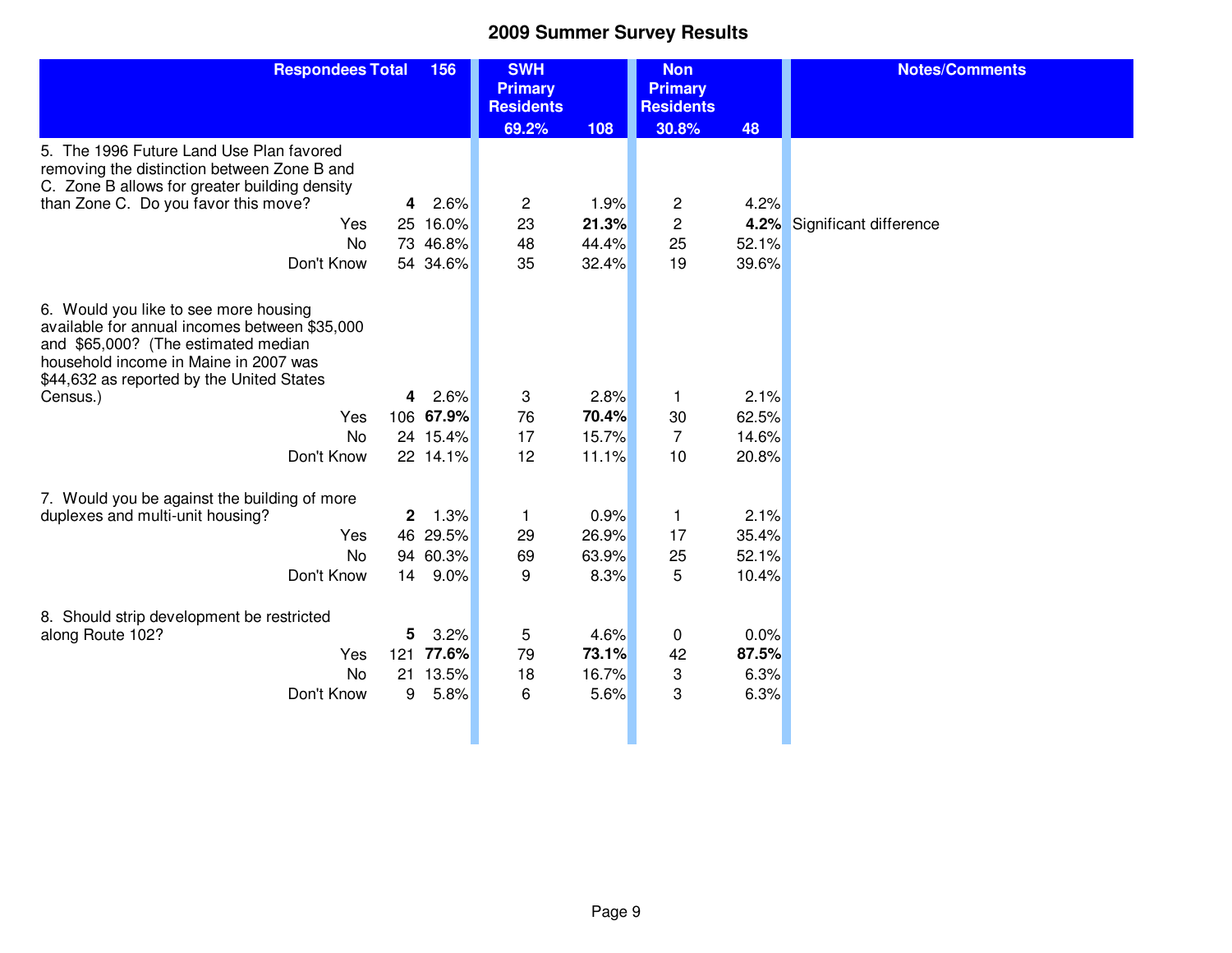| <b>Respondees Total</b>                                                                                                                                                                                                                                                                                                                                                                                                                                                             | 156                                                       | <b>SWH</b><br><b>Primary</b><br><b>Residents</b> |                                          | <b>Non</b><br><b>Primary</b><br><b>Residents</b> |                                 | <b>Notes/Comments</b>        |
|-------------------------------------------------------------------------------------------------------------------------------------------------------------------------------------------------------------------------------------------------------------------------------------------------------------------------------------------------------------------------------------------------------------------------------------------------------------------------------------|-----------------------------------------------------------|--------------------------------------------------|------------------------------------------|--------------------------------------------------|---------------------------------|------------------------------|
|                                                                                                                                                                                                                                                                                                                                                                                                                                                                                     |                                                           | 69.2%                                            | 108                                      | 30.8%                                            | 48                              |                              |
| 9. The 1996 Future Land Use Plan suggested<br>one change (not enacted) in the shoreland<br>zones to reflect the realities of usage. The<br>area concerned is on the south side of the<br>harbor between Manset corner and the Manset<br>Town Dock, which was to have become<br>Shoreland/Residential rather than Harbor. Do                                                                                                                                                         |                                                           |                                                  |                                          |                                                  |                                 |                              |
| you favor this change?                                                                                                                                                                                                                                                                                                                                                                                                                                                              | 2.6%<br>4                                                 | 3                                                | 2.8%                                     | 1.                                               | 2.1%                            |                              |
| Yes                                                                                                                                                                                                                                                                                                                                                                                                                                                                                 | 69 44.2%                                                  | 43                                               | 39.8%                                    | 26                                               | 54.2%                           | Significant difference       |
| No<br>Don't Know                                                                                                                                                                                                                                                                                                                                                                                                                                                                    | 42 26.9%<br>41 26.3%                                      | 31<br>31                                         | 28.7%<br>28.7%                           | 11<br>10                                         | 22.9%<br>20.8%                  |                              |
|                                                                                                                                                                                                                                                                                                                                                                                                                                                                                     |                                                           |                                                  |                                          |                                                  |                                 |                              |
| 10. Most development in Southwest Harbor<br>since our 1996 Comprehensive Plan has been<br>residential development in Zone C, which has<br>larger lots and lower density. The state<br>encourages towns to designate "rural areas" in<br>their comprehensive plans. Would you favor<br>designating some parts of Zone C as "rural<br>areas" and further reducing permitted density?<br>Yes<br>No<br>Don't Know<br>11. If Yes, what areas would you designate?<br><b>Yes Comments</b> | 1.9%<br>3<br>73 46.8%<br>48 30.8%<br>32 20.5%<br>38 52.1% | 3<br>44<br>39<br>22<br>15                        | 2.8%<br>40.7%<br>36.1%<br>20.4%<br>34.1% | 0<br>29<br>9<br>10<br>6                          | 0.0%<br>18.8%<br>20.8%<br>20.7% | 60.4% Significant difference |
| 12. The state planning office encourages<br>towns to designate "growth areas" in their<br>comprehensive plans to focus future<br>development. Southwest Harbor's year-round<br>population is projected to remain stable or<br>decrease in the next decade, and changes in<br>the summer resident population are hard to<br>project. Would you favor designating one or<br>more "growth areas" in town?                                                                              | 18 11.5%                                                  | 13                                               | 12.0%                                    | 5                                                | 10.4%                           |                              |

Page 10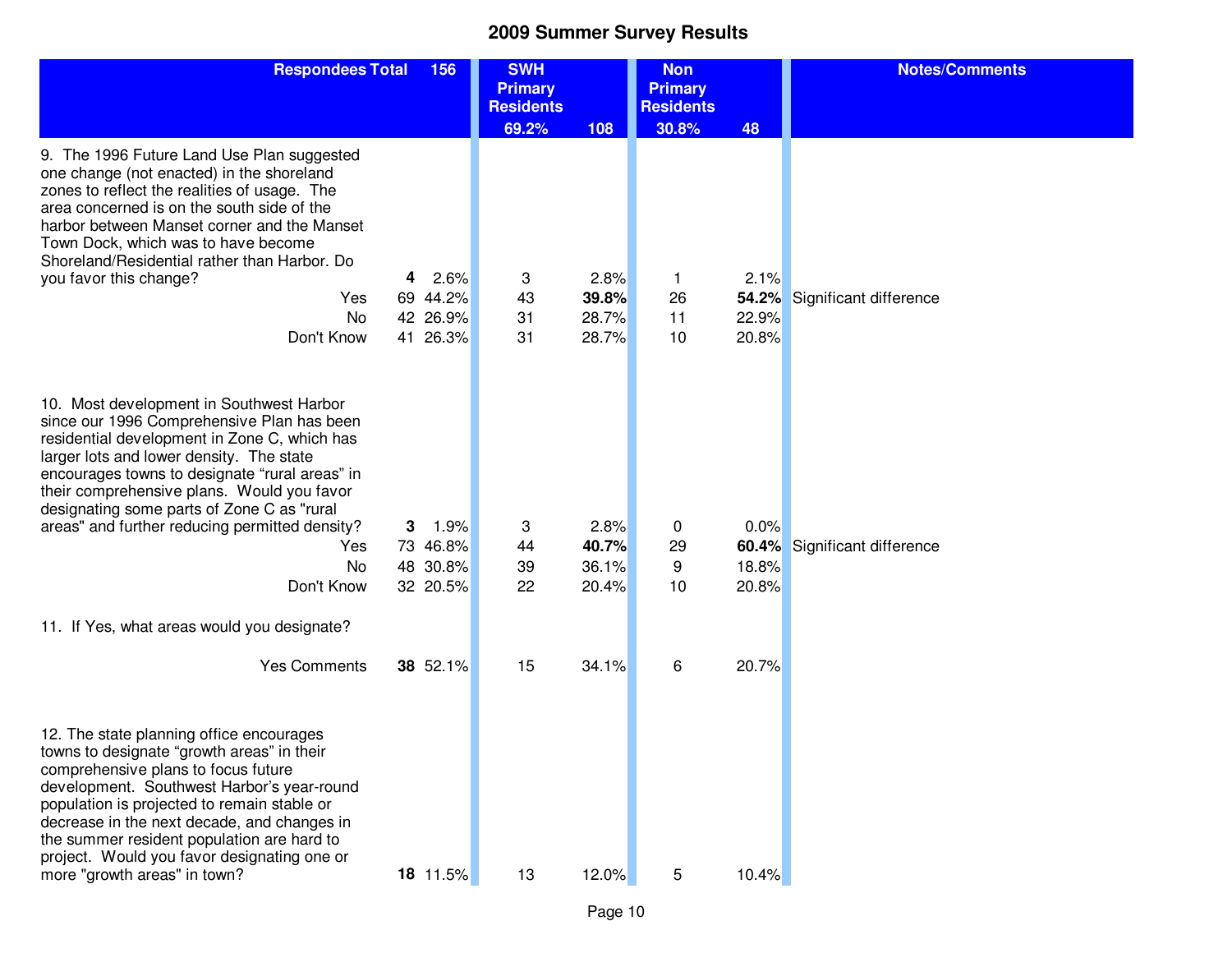| <b>Respondees Total</b>                                                                    | 156                    | <b>SWH</b>       |                | <b>Non</b>       |                | <b>Notes/Comments</b> |
|--------------------------------------------------------------------------------------------|------------------------|------------------|----------------|------------------|----------------|-----------------------|
|                                                                                            |                        | <b>Primary</b>   |                | <b>Primary</b>   |                |                       |
|                                                                                            |                        | <b>Residents</b> |                | <b>Residents</b> |                |                       |
| Yes                                                                                        |                        | 69.2%            | 108            | 30.8%            | 48             |                       |
| No                                                                                         | 41 26.3%<br>51 32.7%   | 24<br>37         | 22.2%<br>34.3% | 17<br>14         | 35.4%<br>29.2% |                       |
| Don't Know                                                                                 | 46 29.5%               | 34               | 31.5%          | 12               | 25.0%          |                       |
|                                                                                            |                        |                  |                |                  |                |                       |
| 13. If Yes, what areas would you designate?                                                |                        |                  |                |                  |                |                       |
| <b>Yes Comments</b>                                                                        | 34 82.9%               | 19               | 79.2%          | 6                | 35.3%          |                       |
|                                                                                            |                        |                  |                |                  |                |                       |
| <b>Development/Infrastructure</b>                                                          |                        |                  |                |                  |                |                       |
|                                                                                            |                        |                  |                |                  |                |                       |
| 15. Has your property been adversely affected<br>by storm water runoff in Southwest Harbor |                        |                  |                |                  |                |                       |
| within the last 5 years?                                                                   | 3<br>1.9%              | $\overline{c}$   | 1.9%           | 1                | 2.1%           |                       |
| Yes                                                                                        | 73 46.8%               | 48               | 44.4%          | 25               | 52.1%          |                       |
| No                                                                                         | 80 51.3%               | 58               | 53.7%          | 22               | 45.8%          |                       |
|                                                                                            |                        |                  |                |                  |                |                       |
| 16. If yes, what happened? Please check all                                                |                        |                  |                |                  |                |                       |
| that apply.                                                                                | 5<br>6.8%              | 4                | 8.3%           | 1                | 4.0%           |                       |
| Flooded basement or garant<br>a.                                                           | 31 42.5%               | 20               | 41.7%          | 11               | 44.0%          |                       |
| Flooded yard.<br>$\mathbf b$ .                                                             | 46 63.0%               | 24               | 50.0%          | 21               | 84.0%          |                       |
| Erosion and/or washouts.<br>c.                                                             | 52 71.2%               | 30               | 62.5%          | 21               | 84.0%          |                       |
| d.<br>Sewer backup.                                                                        | 8 11.0%                | 5                | 10.4%          | 3                | 12.0%          |                       |
| Other, please specify.<br>e.                                                               | $\overline{3}$<br>4.1% | $\mathbf 0$      | 0.0%           | $\mathbf 0$      | 0.0%           |                       |
|                                                                                            |                        |                  |                |                  |                |                       |
|                                                                                            |                        |                  |                |                  |                |                       |
| 17. Do you think the Town is investing enough                                              |                        |                  |                |                  |                |                       |
| in infrastructure needs, such as roads,<br>sidewalks, water and sewer?                     | 2.6%<br>4              | 1                | 0.9%           | 3                | 6.3%           |                       |
| Yes                                                                                        | 15.4%<br>24            | 16               | 14.8%          | 8                | 16.7%          |                       |
| <b>No</b>                                                                                  | 74.4%<br>116           | 82               | 75.9%          | 34               | 70.8%          |                       |
| Don't Know                                                                                 | 12<br>7.7%             | 9                | 8.3%           | 3                | 6.3%           |                       |
|                                                                                            |                        |                  |                |                  |                |                       |
| 18. If no, where do you think investment is                                                |                        |                  |                |                  |                |                       |
| most needed? Please check all that apply.                                                  | 24 20.7%               | 14               | 17.1%          | 10               | 29.4%          |                       |
| Water.<br>a.                                                                               | 53 45.7%               | 38               | 46.3%          | 15               | 31.3%          |                       |
| $b$ .<br>Sewer.                                                                            | 30 25.9%               | 16               | 19.5%          | 14               | 29.2%          |                       |
| Roads.<br>c.                                                                               | 66 56.9%               | 53               | 64.6%          | 13               | 27.1%          |                       |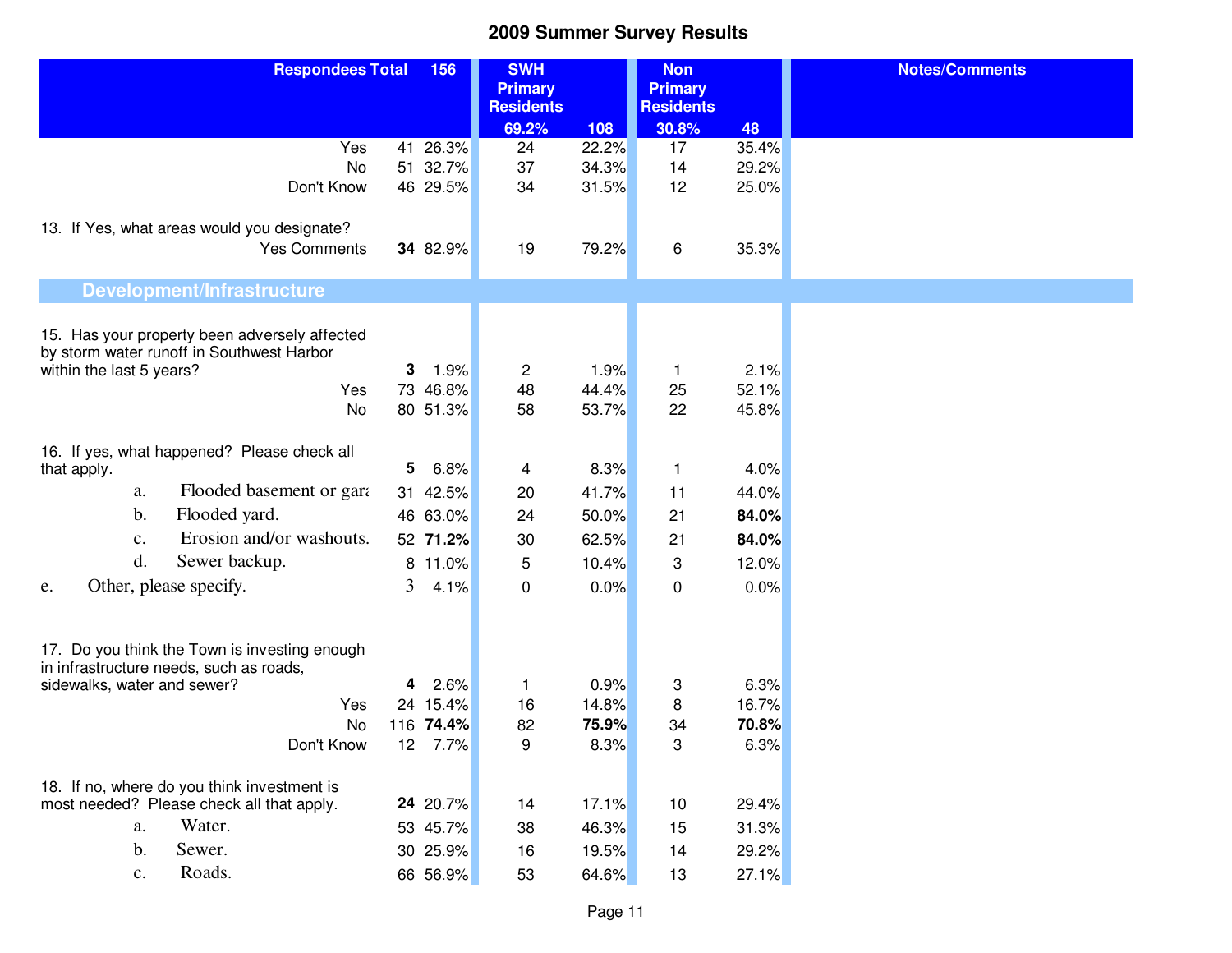| <b>Respondees Total</b>                                                                                                                   |                 | 156      | <b>SWH</b><br><b>Primary</b><br><b>Residents</b> |       | <b>Non</b><br><b>Primary</b><br><b>Residents</b> |       | <b>Notes/Comments</b>        |
|-------------------------------------------------------------------------------------------------------------------------------------------|-----------------|----------|--------------------------------------------------|-------|--------------------------------------------------|-------|------------------------------|
|                                                                                                                                           |                 |          | 69.2%                                            | 108   | 30.8%                                            | 48    |                              |
| Sidewalks.<br>d.                                                                                                                          |                 | 99 85.3% | 77                                               | 93.9% | 22                                               | 45.8% |                              |
| Bike paths.<br>e.                                                                                                                         |                 | 74 63.8% | 54                                               | 65.9% | 20                                               | 41.7% |                              |
| f.<br>Storm water managemen                                                                                                               |                 | 70 60.3% | 47                                               | 57.3% | 23                                               | 47.9% |                              |
| 19. Are you interested in exploring investment<br>in alternative energy so that Southwest Harbor                                          |                 |          |                                                  |       |                                                  |       |                              |
| can reduce its carbon footprint?                                                                                                          | 5               | 3.2%     | 1                                                | 0.9%  | 4                                                | 8.3%  |                              |
| Yes                                                                                                                                       | 99              | 63.5%    | 69                                               | 63.9% | 30                                               | 62.5% |                              |
| <b>No</b>                                                                                                                                 | 41              | 26.3%    | 29                                               | 26.9% | 12                                               | 25.0% |                              |
| Don't Know                                                                                                                                | 11              | 7.1%     | 9                                                | 8.3%  | $\overline{c}$                                   | 4.2%  |                              |
| 20. If yes, which investments would you be<br>interested in? Please check all that apply.                                                 |                 | 46 46.5% | 32                                               | 46.4% | 14                                               | 46.7% |                              |
| Purchasing renewable energy from the<br>a.                                                                                                |                 |          |                                                  |       |                                                  |       |                              |
| grid.                                                                                                                                     |                 | 45 45.5% | 31                                               | 44.9% | 14                                               | 46.7% |                              |
| Installing our own windmill in Southwest<br>b.<br>Harbor.                                                                                 |                 | 70 70.7% | 53                                               | 76.8% | 17                                               |       | 56.7% Significant difference |
| Installing solar panels on public<br>c.<br>structures in Southwest Harbor.                                                                |                 | 93 93.9% | 65                                               | 94.2% | 28                                               | 93.3% |                              |
| Other.<br>d.                                                                                                                              |                 |          |                                                  |       | 1                                                | 3.3%  |                              |
|                                                                                                                                           |                 |          |                                                  |       |                                                  |       |                              |
| 21. Would you support an expansion of the                                                                                                 |                 |          |                                                  |       |                                                  |       |                              |
| sewer system?                                                                                                                             | 10 <sub>1</sub> | 6.4%     | 6                                                | 5.6%  | 4                                                | 8.3%  |                              |
| Yes                                                                                                                                       | 53              | 34.0%    | 35                                               | 32.4% | 18                                               | 37.5% |                              |
| <b>No</b>                                                                                                                                 | 51              | 32.7%    | 36                                               | 33.3% | 15                                               | 31.3% |                              |
| Don't Know                                                                                                                                |                 | 42 26.9% | 31                                               | 28.7% | 11                                               | 22.9% |                              |
| 22. If so, where?                                                                                                                         |                 | 42 79.2% | 22                                               | 62.9% | 12                                               | 66.7% |                              |
| 23. The 1996 Comprehensive Plan calls for<br>the construction of year round public restrooms<br>in the downtown area. Do you support this |                 |          |                                                  |       |                                                  |       |                              |
| recommendation?                                                                                                                           | 6               | 3.8%     | 5                                                | 4.6%  | 1                                                | 2.1%  |                              |
| Yes                                                                                                                                       |                 | 97 62.2% | 68                                               | 63.0% | 29                                               | 60.4% |                              |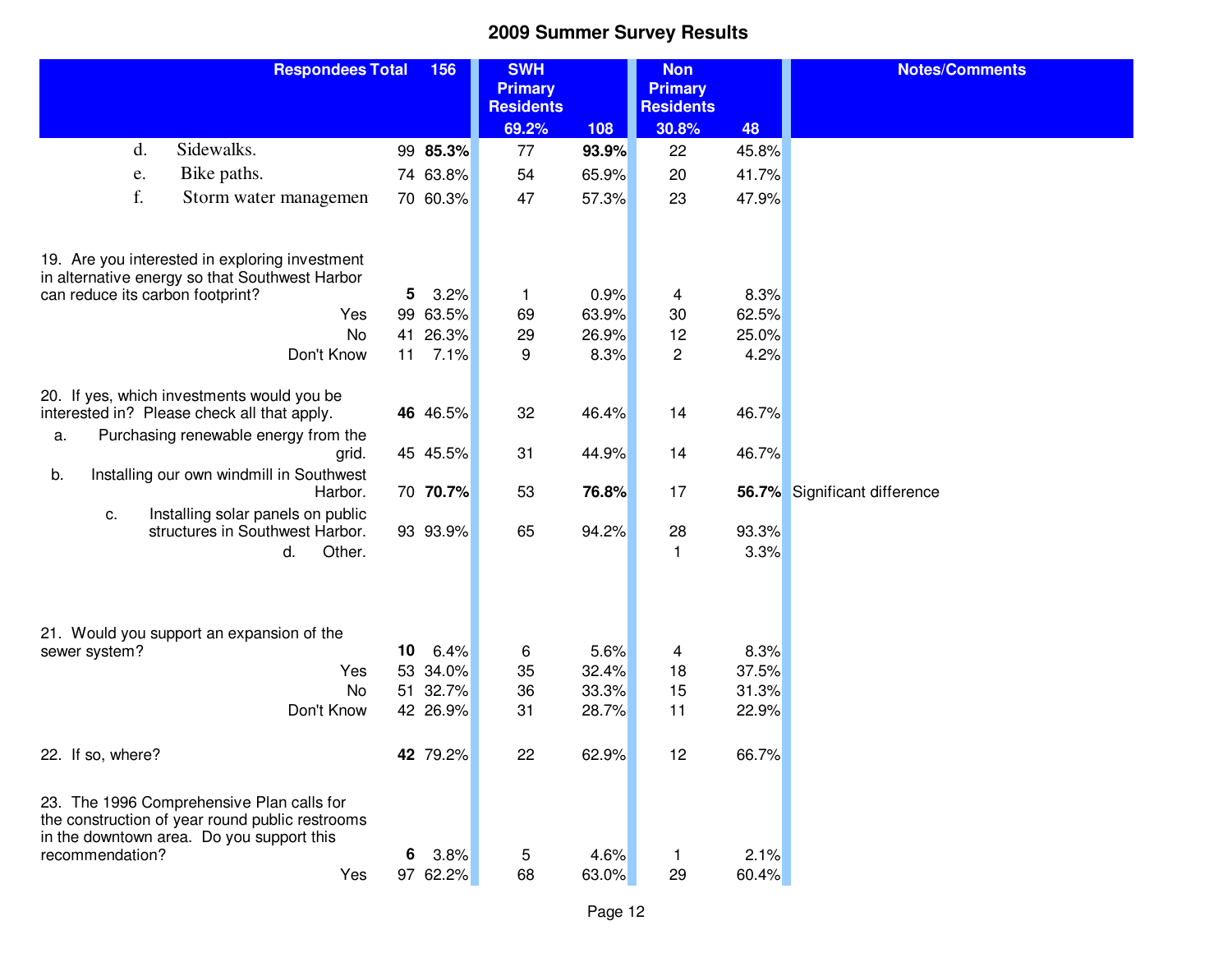| <b>Respondees Total</b><br>156 |         | <b>SWH</b>                                                                                                                                                                                                               |                                                                     | <b>Non</b>                                                         |                                                                                        | <b>Notes/Comments</b>                                              |
|--------------------------------|---------|--------------------------------------------------------------------------------------------------------------------------------------------------------------------------------------------------------------------------|---------------------------------------------------------------------|--------------------------------------------------------------------|----------------------------------------------------------------------------------------|--------------------------------------------------------------------|
|                                |         | <b>Residents</b>                                                                                                                                                                                                         |                                                                     | <b>Residents</b>                                                   |                                                                                        |                                                                    |
|                                |         | 69.2%                                                                                                                                                                                                                    | 108                                                                 | 30.8%                                                              | 48                                                                                     |                                                                    |
|                                |         |                                                                                                                                                                                                                          |                                                                     |                                                                    |                                                                                        |                                                                    |
|                                |         |                                                                                                                                                                                                                          |                                                                     |                                                                    |                                                                                        |                                                                    |
|                                |         |                                                                                                                                                                                                                          |                                                                     |                                                                    |                                                                                        |                                                                    |
|                                |         |                                                                                                                                                                                                                          |                                                                     |                                                                    |                                                                                        |                                                                    |
|                                |         |                                                                                                                                                                                                                          |                                                                     |                                                                    |                                                                                        |                                                                    |
|                                |         |                                                                                                                                                                                                                          |                                                                     |                                                                    |                                                                                        | Significant difference                                             |
|                                |         |                                                                                                                                                                                                                          |                                                                     |                                                                    |                                                                                        |                                                                    |
|                                |         |                                                                                                                                                                                                                          |                                                                     |                                                                    |                                                                                        |                                                                    |
|                                |         |                                                                                                                                                                                                                          |                                                                     |                                                                    |                                                                                        |                                                                    |
|                                | 4.5%    | 5<br>72<br>18                                                                                                                                                                                                            | 4.6%<br>66.7%<br>16.7%                                              | 1<br>34<br>7                                                       | 2.1%<br>70.8%<br>14.6%                                                                 |                                                                    |
|                                |         |                                                                                                                                                                                                                          |                                                                     |                                                                    |                                                                                        |                                                                    |
|                                | 3.2%    | 3<br>63<br>37<br>5                                                                                                                                                                                                       | 2.8%<br>58.3%<br>34.3%<br>4.6%                                      | 1<br>17<br>24<br>5                                                 | 2.1%<br>35.4%<br>50.0%<br>10.4%                                                        | Significant difference<br>Significant difference                   |
|                                | 2.6%    | 3<br>40<br>49                                                                                                                                                                                                            | 2.8%<br>37.0%<br>45.4%                                              | 1<br>19<br>23                                                      | 2.1%<br>39.6%<br>47.9%                                                                 |                                                                    |
|                                | 9<br>42 | 38 24.4%<br>15 <sub>1</sub><br>9.6%<br>5.8%<br>46 29.5%<br>64 41.0%<br>37 23.7%<br>$\overline{7}$<br>106 67.9%<br>25 16.0%<br>18 11.5%<br>5.<br>80 51.3%<br>61 39.1%<br>10 6.4%<br>4<br>59 37.8%<br>72 46.2%<br>20 12.8% | <b>Primary</b><br>25<br>10<br>6<br>28<br>52<br>22<br>27<br>13<br>16 | 23.1%<br>9.3%<br>5.6%<br>25.9%<br>48.1%<br>20.4%<br>12.0%<br>14.8% | <b>Primary</b><br>13<br>5<br>3<br>18<br>12<br>15<br>15<br>5<br>$\overline{\mathbf{4}}$ | 27.1%<br>10.4%<br>6.3%<br>37.5%<br>25.0%<br>31.3%<br>10.4%<br>8.3% |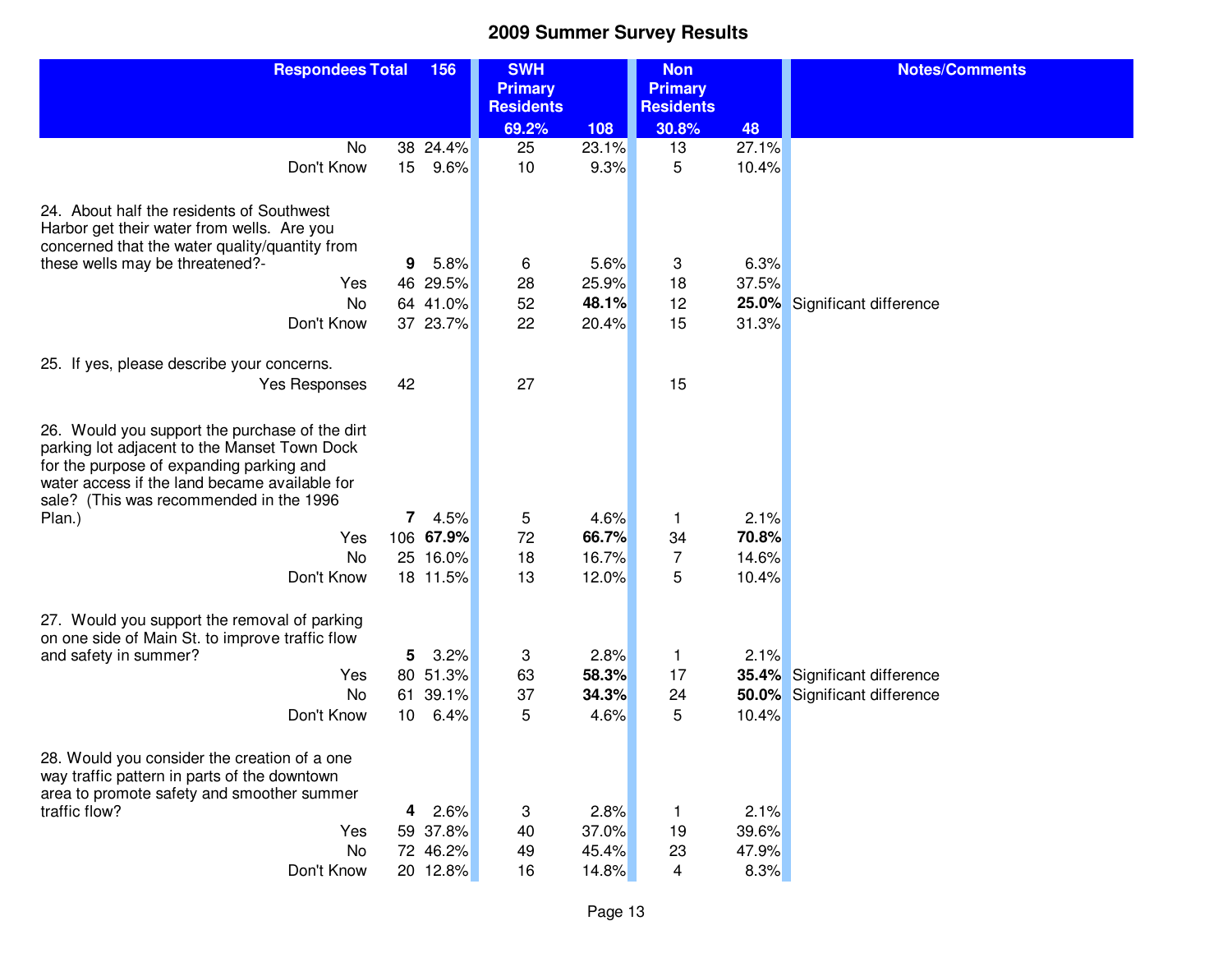**Notes/Comments**

| <b>Respondees Total</b>                                                                                                                                                                                                                                                  | 156 |               | <b>SWH</b><br><b>Primary</b><br><b>Residents</b> |                | <b>Non</b><br><b>Primary</b><br><b>Residents</b> |               |  |
|--------------------------------------------------------------------------------------------------------------------------------------------------------------------------------------------------------------------------------------------------------------------------|-----|---------------|--------------------------------------------------|----------------|--------------------------------------------------|---------------|--|
|                                                                                                                                                                                                                                                                          |     |               | 69.2%                                            | 108            | 30.8%                                            | 48            |  |
|                                                                                                                                                                                                                                                                          |     |               |                                                  |                |                                                  |               |  |
| 29. Is the Traffic Ordinance adequately                                                                                                                                                                                                                                  |     |               |                                                  |                |                                                  |               |  |
| enforced?                                                                                                                                                                                                                                                                | 9   | 5.8%<br>39.1% | 8<br>39                                          | 7.4%           | 1<br>22                                          | 2.1%<br>45.8% |  |
| Yes<br><b>No</b>                                                                                                                                                                                                                                                         | 61  | 25 16.0%      | 18                                               | 36.1%<br>16.7% | 7                                                | 14.6%         |  |
| Don't Know                                                                                                                                                                                                                                                               |     | 61 39.1%      | 43                                               | 39.8%          | 17                                               | 35.4%         |  |
|                                                                                                                                                                                                                                                                          |     |               |                                                  |                |                                                  |               |  |
| 30. Would you support construction of a<br>bicycle path on Route 102 from the down town                                                                                                                                                                                  |     |               |                                                  |                |                                                  |               |  |
| area to the Manset Corner?                                                                                                                                                                                                                                               | 6   | 3.8%          | 5                                                | 4.6%           | $\pmb{0}$                                        | 0.0%          |  |
| Yes                                                                                                                                                                                                                                                                      |     | 117 75.0%     | 80                                               | 74.1%          | 37                                               | 77.1%         |  |
| <b>No</b>                                                                                                                                                                                                                                                                |     | 26 16.7%      | 19                                               | 17.6%          | $\overline{7}$                                   | 14.6%         |  |
| Don't Know                                                                                                                                                                                                                                                               | 7   | 4.5%          | 4                                                | 3.7%           | 3                                                | 6.3%          |  |
| 31. Our 1996 Comprehensive Plan<br>recommended: "the Town should explore<br>innovative ways to share services with other<br>Island towns to economize on costs." Which<br>of the following areas would you like to see<br>explored further? Please check all that apply. |     | 24 15.4%      | 15                                               | 13.9%          | 9                                                | 18.8%         |  |
| Some form of school consolidation with<br>a.                                                                                                                                                                                                                             |     |               |                                                  |                |                                                  |               |  |
| Tremont.<br>b.<br>Give up local dispatch and remove                                                                                                                                                                                                                      |     | 104 78.8%     | 72                                               | 77.4%          | 32                                               | 82.1%         |  |
| service to Hancock County.<br>Expand local public transportation in<br>C.                                                                                                                                                                                                |     | 47 35.6%      | 32                                               | 34.4%          | 15                                               | 38.5%         |  |
| summer? Winter?<br>d.<br>Other? Please specify.                                                                                                                                                                                                                          |     | 70 53.0%      | 52                                               | 55.9%          | 18                                               | 46.2%         |  |
| 32. Should the Town take a more active role<br>in supporting business development?                                                                                                                                                                                       |     | 16 10.3%      | 12                                               | 11.1%          | $\overline{\mathbf{4}}$                          | 8.3%          |  |
| Yes                                                                                                                                                                                                                                                                      |     | 71 45.5%      | 50                                               | 46.3%          | 21                                               | 43.8%         |  |
| <b>No</b>                                                                                                                                                                                                                                                                |     | 45 28.8%      | 28                                               | 25.9%          | 17                                               | 35.4%         |  |
| Don't Know                                                                                                                                                                                                                                                               |     | 24 15.4%      | 18                                               | 16.7%          | 6                                                | 12.5%         |  |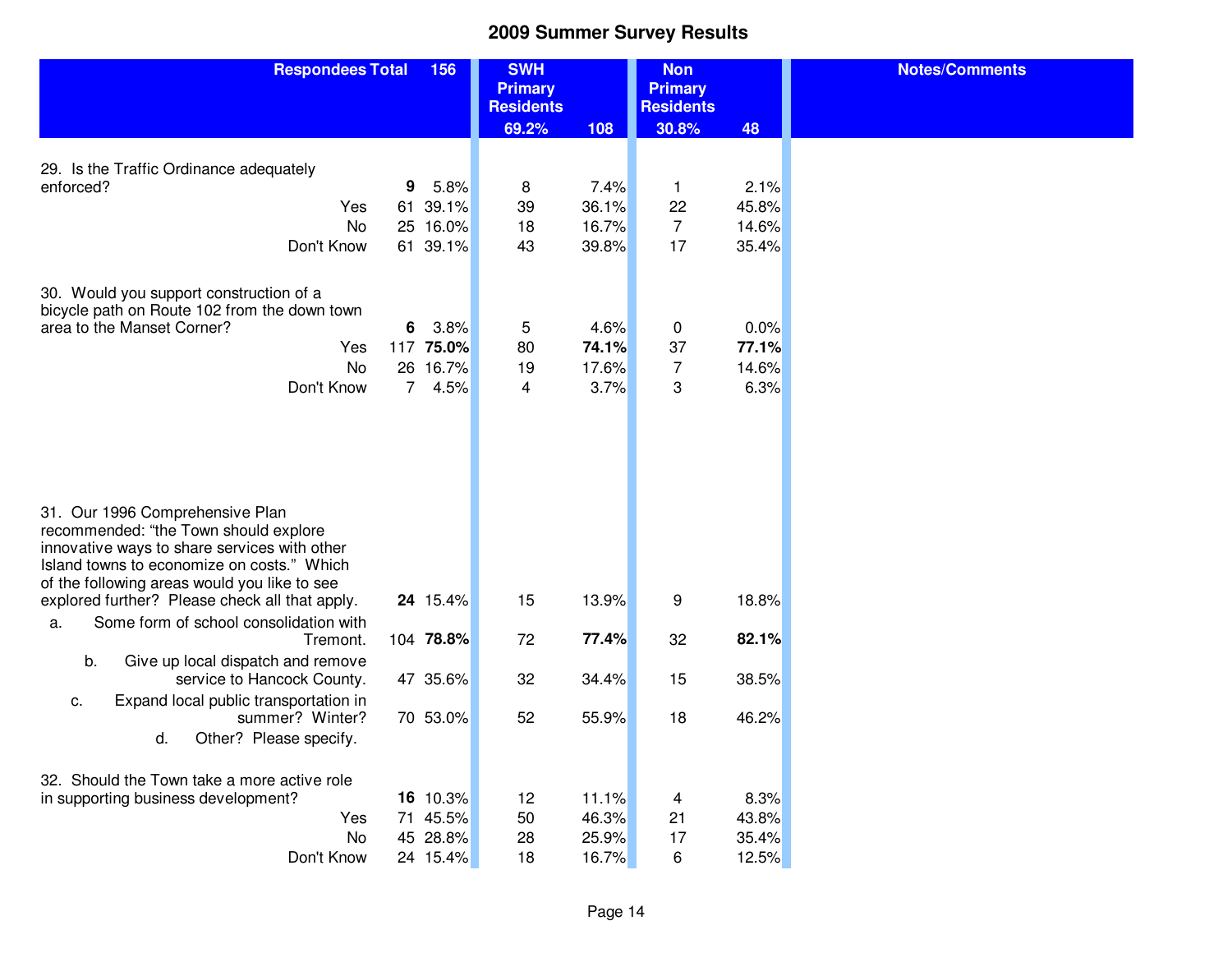| <b>Respondees Total</b><br>156                                                                                                                       |              |                               | <b>SWH</b><br><b>Primary</b><br><b>Residents</b> |                        | <b>Non</b><br><b>Primary</b><br><b>Residents</b> |                        | <b>Notes/Comments</b>        |  |  |  |
|------------------------------------------------------------------------------------------------------------------------------------------------------|--------------|-------------------------------|--------------------------------------------------|------------------------|--------------------------------------------------|------------------------|------------------------------|--|--|--|
|                                                                                                                                                      |              |                               | 69.2%                                            | 108                    | 30.8%                                            | 48                     |                              |  |  |  |
| <b>SOLID WASTE DISPOSAL</b>                                                                                                                          |              |                               |                                                  |                        |                                                  |                        |                              |  |  |  |
| 33. How do you dispose of your trash                                                                                                                 | $\mathbf{2}$ | 1.3%                          | $\overline{c}$                                   | 1.9%                   | 0                                                | 0.0%                   |                              |  |  |  |
| I haul it to EMR myself.<br>a.                                                                                                                       |              | 106 67.9%                     | 82                                               | 75.9%                  | 24                                               |                        | 50.0% Significant difference |  |  |  |
| A private hauler takes it to EMR for me.<br>b.                                                                                                       |              | 48 30.8%                      | 24                                               | 22.2%                  | 24                                               | 50.0%                  |                              |  |  |  |
| 34. Do you recycle?                                                                                                                                  | $\mathbf{2}$ | 1.3%                          | $\pmb{0}$                                        | 0.0%                   | $\overline{\mathbf{c}}$                          | 4.2%                   |                              |  |  |  |
| Yes                                                                                                                                                  | 145          | 92.9%                         | 101                                              | 93.5%                  | 44                                               | 91.7%                  |                              |  |  |  |
| <b>No</b>                                                                                                                                            | 9            | 5.8%                          | $\overline{7}$                                   | 6.5%                   | $\overline{c}$                                   | 4.2%                   |                              |  |  |  |
| 35. If yes, please specify what materials you<br>recycle. Check all that apply.                                                                      |              | 8 5.5%                        | 5                                                | 4.6%                   | 5                                                | 10.4%                  |                              |  |  |  |
| Cardboard.<br>a.                                                                                                                                     |              | 130 89.7%                     | 93                                               | 92.1%                  | 37                                               | 84.1%                  |                              |  |  |  |
| b.<br>Paper.                                                                                                                                         |              | 124 85.5%                     | 89                                               | 88.1%                  | 35                                               | 79.5%                  |                              |  |  |  |
| Plastic.<br>$\mathbf{c}$ .                                                                                                                           |              | 122 84.1%                     | 85                                               | 84.2%                  | 37                                               | 84.1%                  |                              |  |  |  |
| Aluminum (metal?)<br>d.                                                                                                                              |              | 123 84.8%                     | 87                                               | 86.1%                  | 36                                               | 81.8%                  |                              |  |  |  |
| Glass.<br>e.                                                                                                                                         |              | 118 81.4%                     | 80                                               | 79.2%                  | 38                                               | 86.4%                  |                              |  |  |  |
| f.<br>Returnables                                                                                                                                    |              | 136 93.8%                     | 95                                               | 94.1%                  | 41                                               | 93.2%                  |                              |  |  |  |
| 36. Did you know that the transfer station<br>service does NOT separate the recyclable<br>items from your general trash for you?<br>Yes<br><b>No</b> | 3            | 1.9%<br>135 86.5%<br>19 12.2% | $\mathbf{1}$<br>96<br>11                         | 0.9%<br>88.9%<br>10.2% | 0<br>39<br>8                                     | 0.0%<br>81.3%<br>16.7% |                              |  |  |  |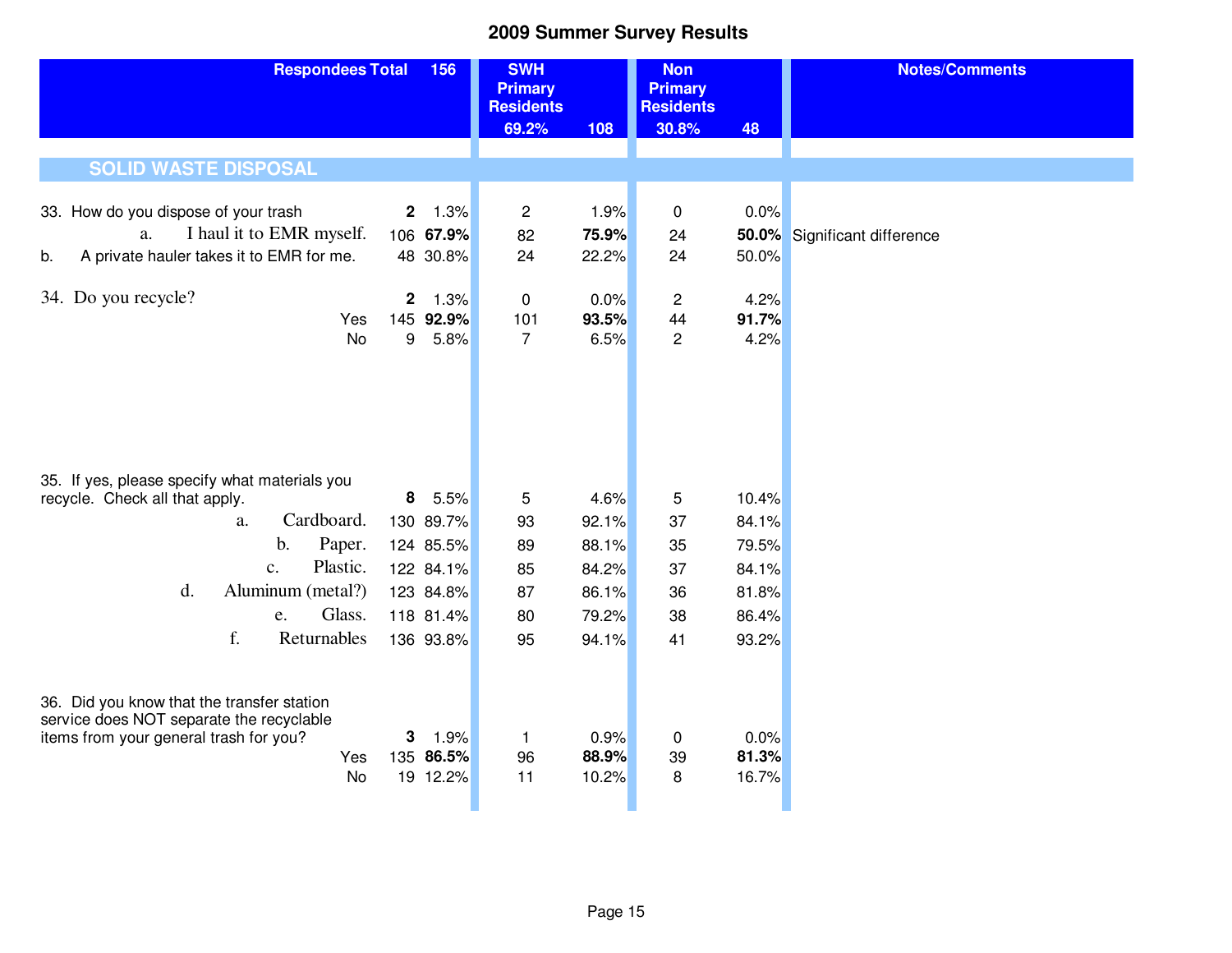| <b>Respondees Total</b><br>156                                                         |              | <b>SWH</b>           |                                    | <b>Non</b>     |                                    | <b>Notes/Comments</b> |                              |
|----------------------------------------------------------------------------------------|--------------|----------------------|------------------------------------|----------------|------------------------------------|-----------------------|------------------------------|
|                                                                                        |              |                      | <b>Primary</b><br><b>Residents</b> |                | <b>Primary</b><br><b>Residents</b> |                       |                              |
|                                                                                        |              |                      | 69.2%                              | 108            | 30.8%                              | 48                    |                              |
| 37. Southwest Harbor currently recycles about                                          |              |                      |                                    |                |                                    |                       |                              |
| 33% of its solid waste. What sorts of<br>programs might you support to expand our      |              |                      |                                    |                |                                    |                       |                              |
| recycling rate? Please check all that apply.                                           |              | 40 25.6%             | 29                                 | 26.9%          | 11                                 | 22.9%                 |                              |
| Homeowner incentives to recycle (pay<br>a.                                             |              |                      |                                    |                |                                    |                       |                              |
| per bag).                                                                              |              | 51 44.0%             | 41                                 | 51.9%          | 10                                 |                       | 27.0% Significant difference |
| b.<br>Taxpayer supported trash and recycling                                           |              |                      |                                    |                |                                    |                       |                              |
| pick up.<br>Community composting.<br>С.                                                |              | 51 44.0%<br>50 43.1% | 36<br>37                           | 45.6%<br>46.8% | 15<br>13                           | 40.5%<br>35.1%        |                              |
| Ordinance ban on Styrofoam.<br>d.                                                      |              | 50 43.1%             | 30                                 | 38.0%          | 20                                 | 54.1%                 | Significant difference       |
| Other.<br>е.                                                                           |              | 22 19.0%             | $\mathbf 0$                        | 0.0%           | 0                                  | 0.0%                  |                              |
|                                                                                        |              |                      |                                    |                |                                    |                       |                              |
| <b>CIVIC INVOLVEMENT</b>                                                               |              |                      |                                    |                |                                    |                       |                              |
|                                                                                        |              |                      |                                    |                |                                    |                       |                              |
| 38. Did you attend Town Meeting this past<br>May?                                      | $\mathbf{2}$ | 1.3%                 | $\overline{\mathbf{c}}$            | 1.9%           | 0                                  | 0.0%                  |                              |
| Yes                                                                                    |              | 39 25.0%             | 35                                 | 32.4%          | 4                                  | 8.3%                  |                              |
| No                                                                                     |              | 115 73.7%            | 71                                 | 65.7%          | 44                                 | 91.7%                 |                              |
|                                                                                        |              |                      |                                    |                |                                    |                       |                              |
|                                                                                        |              |                      |                                    |                |                                    |                       |                              |
| 39. If not, why not?                                                                   |              | 49 42.6%             | 44                                 | 62.0%          | 5                                  | 11.4%                 |                              |
| Out of Town/Away                                                                       |              | 55 47.8%             | 21                                 | 29.6%          | 34                                 | 77.3%                 |                              |
| Other                                                                                  | 11           | 9.6%                 | 6                                  | 8.5%           | 5                                  | 11.4%                 |                              |
|                                                                                        |              |                      |                                    |                |                                    |                       |                              |
| 40. Are you aware that meetings of the                                                 |              |                      |                                    |                |                                    |                       |                              |
| various Committees and Boards set up to<br>conduct the Town's business are open to the |              |                      |                                    |                |                                    |                       |                              |
| public, and that there is opportunity for your                                         |              |                      |                                    |                |                                    |                       |                              |
| input and comments?                                                                    | 3            | 1.9%                 | 3                                  | 2.8%           | 0                                  | 0.0%                  |                              |
| Yes                                                                                    |              | 143 91.7%            | 104                                | 96.3%          | 39                                 | 81.3%                 |                              |
| No                                                                                     | 10           | 6.4%                 | 1                                  | 0.9%           | 9                                  | 18.8%                 |                              |
| 42. Have you attended one or more Board of                                             |              |                      |                                    |                |                                    |                       |                              |
| Selectmen Meetings in the last 12 months?                                              | 5            | 3.2%                 | 4                                  | 3.7%           | 1                                  | 2.1%                  |                              |
| Yes                                                                                    |              | 45 28.8%             | 30                                 | 27.8%          | 15                                 | 31.3%                 |                              |
| No                                                                                     |              | 106 67.9%            | 74                                 | 68.5%          | 32                                 | 66.7%                 |                              |